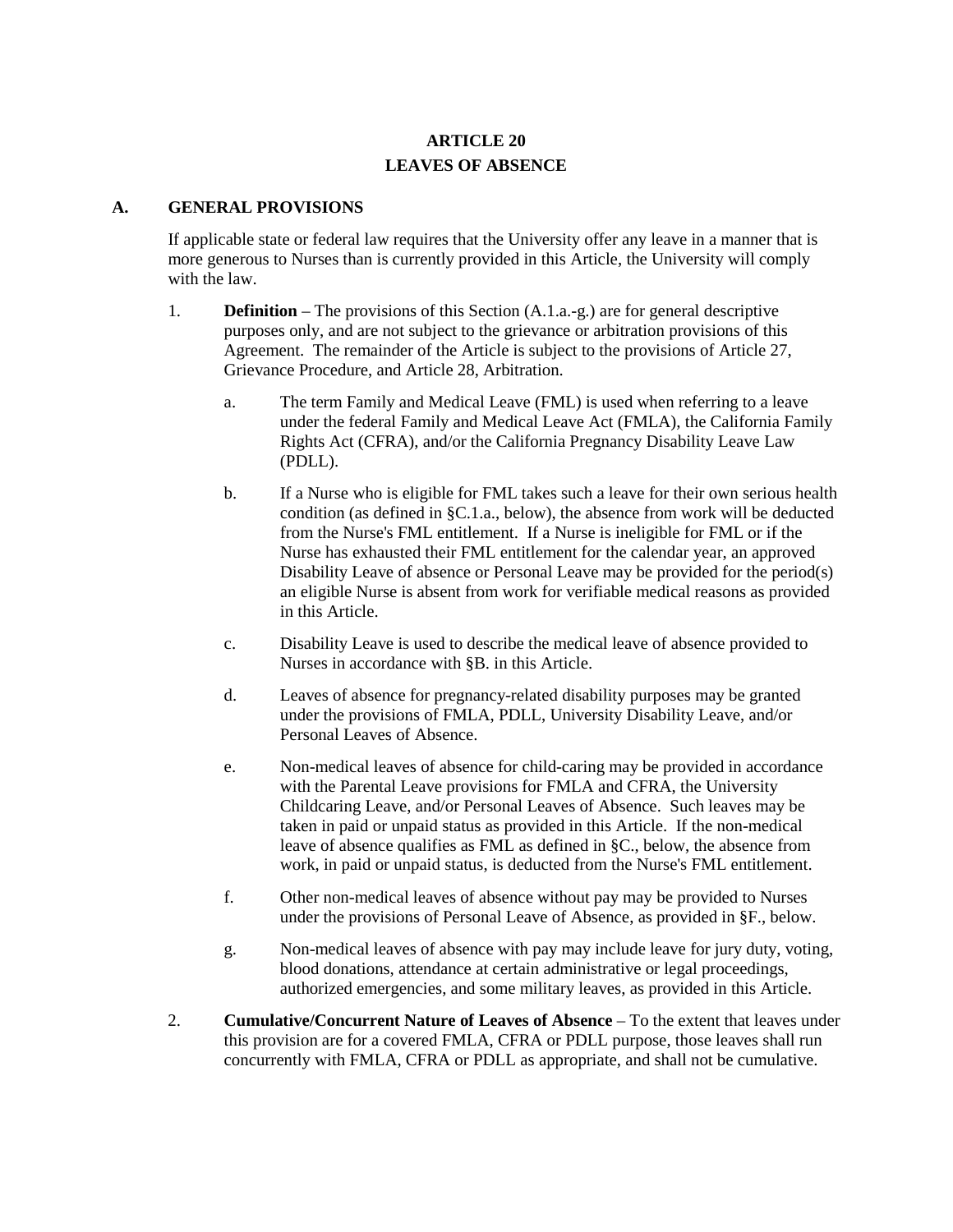- 3. **Requests for Leave –** Except for FML, requests for leaves of absence including extensions to leaves shall be submitted in writing in accordance with departmental procedures.
	- a. Requests for leaves of absence and extensions to leaves, both in paid and unpaid status - except for leaves covered under FML (see §C.1.d.) shall be submitted sufficiently in advance of the requested leave date to provide the University time to assess the operational impact of granting the request, except as otherwise provided below.
	- b. All requests for leaves of absence shall contain the requested beginning date and duration of the leave, and any additional information as required in this Article.

## 4. **Notice**

- a. Except as provided in §C. Family and Medical Leave, when the need for leave is foreseeable, the Nurse shall give the University thirty (30) calendar days written notice of the need for leave.
- b. If the need for leave is unforeseeable or actually occurs prior to the anticipated date of a foreseeable leave, the Nurse must provide notice of the need for leave as soon as practicable, but no later than five (5) calendar days after learning of the need for the leave.

### 5. **Certification for Medically-Related Leaves and Extensions Except for FML**

- a. University may require certification prior to leave starting Upon written request from the University, a Nurse must provide written certification satisfactory to the University for medically-related leaves no later than fifteen (15) days after learning of the need for the leave. The University also requires a Nurse to provide recertification before approving a Nurse's request for an extension to the leave of absence. Failure to provide a certification or a recertification may result in the delay or denial of the request for leave.
- b. Certification of ability to return to work from medical leaves A Nurse must provide evidence of the ability to return to work from a medical leave of absence satisfactory to and subject to verification by the University. Such proof shall be provided by the Nurse's health care provider and shall include, but shall not be limited to, a statement that the Nurse is able to return and perform the essential assigned functions of the Nurse's job, with or without reasonable accommodation.
- c. Extensions of leave If there is a need to extend the medical leave, a Nurse must notify the University in writing in accordance with departmental procedures prior to the expiration of the leave, and must furnish evidence of the continuing disability from the Nurse's health care provider.
- d. Extensions shall not be granted A Nurse shall not be granted a leave of absence beyond the ending date of the Nurse's appointment or predetermined date of separation.
- 6. **Confirmation of Leave Status** Except for FML, the University shall provide the Nurse with written approval or denial of a requested leave within ten (10) calendar days of receipt of all required information, including certification. If the University grants the leave, the duration and terms of the leave and the anticipated date of return will be in the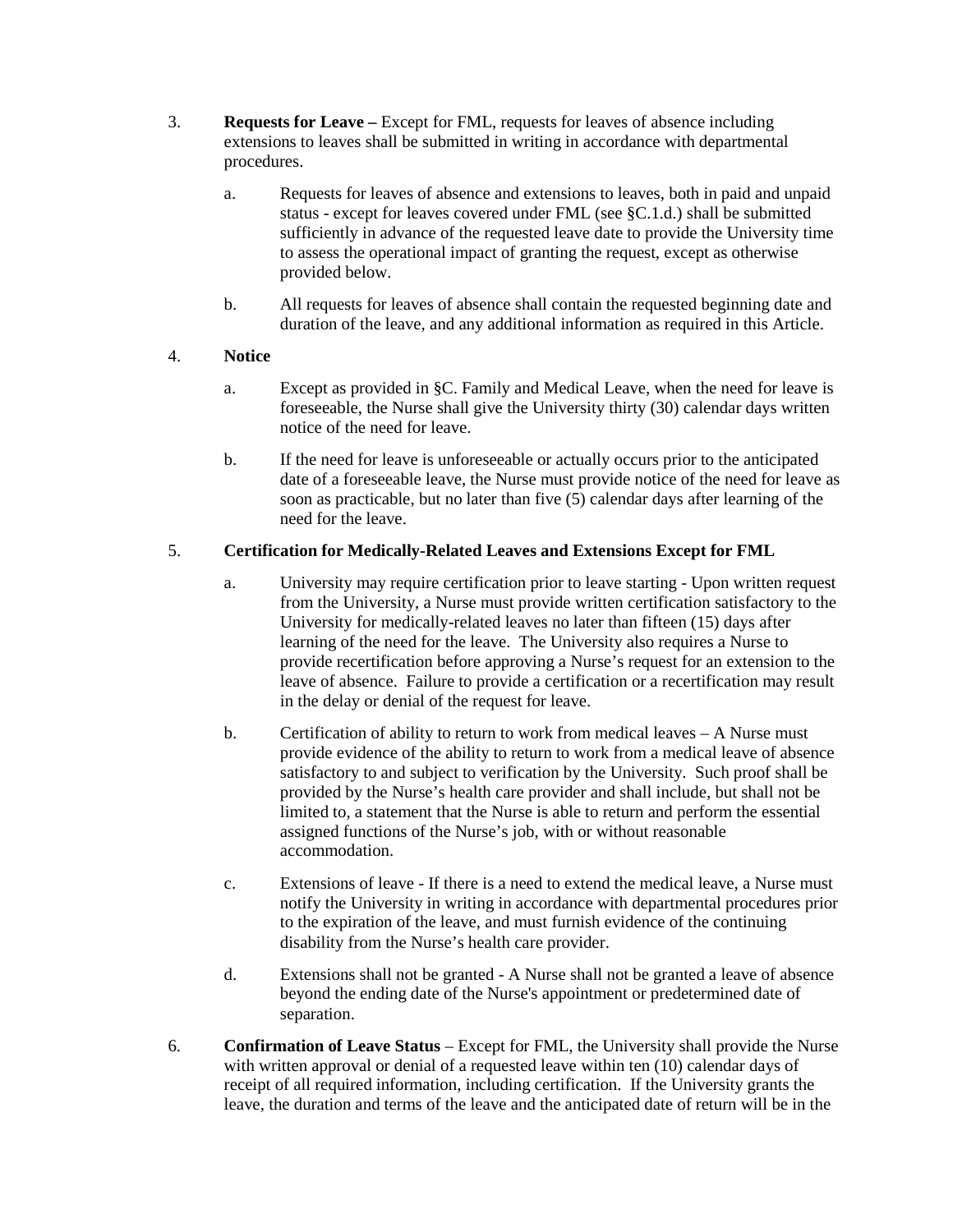written approval statement. For FML, the University will provide the Designation Notice to the Nurse within 5 business days of receipt of the required information absent extenuating circumstances.

### 7. **Pay Status While on Leave**

- a. When a Nurse is on an approved Leave of Absence for the Nurse's own medically-related purposes, including pregnancy-related leave purposes, the Nurse must use accrued sick leave prior to being in unpaid status.
- b. When a Nurse is required to be in attendance or provide care because of illness of their spouse, domestic partner, parent, grandparent, child, grandchild, sibling or other related person residing in the Nurse's household, the Nurse shall be permitted to use not more than thirty (30) calendar days accrued sick leave pursuant to Article 19, Sick Leave, §E.
- c. Leaves other than those provided in §A.7.a. and b., above, are unpaid, except as provided in §H., Leaves of Absence With Pay. However, a Nurse on an unpaid leave may use accrued vacation, sick leave, and/or compensatory time to remain in pay status, in accordance with the provisions of this Article relative to the type of leave taken.
- 8. **Duration –** The duration of different leaves of absence vary, and are specifically covered in the relevant sections of this Article.

### 9. **Benefit Eligibility While on Leave Without Pay**

- a. If a Nurse is in pay status for at least fifty percent (50%) of a calendar month or quadri-weekly cycle in which a leave of absence in unpaid status occurs, the Nurse will receive a prorated vacation, sick leave, and retirement credit for that time.
- b. An eligible Nurse on approved leave without pay other than FML may elect to continue certain University-sponsored benefit coverage for up to the time specified in the insurance regulations by remitting premiums due, as instructed in the plan documents, during the period of the approved leave. The group insurance regulations and the regulations of the retirement systems determine the effects of leave in unpaid status on University benefits.
- c. A Nurse shall have University-provided health benefits continued for the period of FML accordance with §C.1.i., below.
- d. Approved leave without pay shall not be considered a break in service. If a Nurse is on approved leave without pay for a full month or quadri-weekly cycle, sick leave, vacation, and seniority do not accrue. Retirement credit shall accrue in accordance with the provisions of the University of California Retirement Plan (UCRP) or the applicable retirement plan.
- 10. **Return to Work** When a Nurse returns from an approved leave of absence other than FML within four (4) months, the Nurse shall be reinstated to the same position in the same department upon expiration of the leave. When a Nurse returns from an approved leave of absence after four (4) months, the Nurse shall be reinstated to the same or a similar position in the same department upon expiration of the leave. If the position held has been abolished during the leave, the Nurse shall be afforded the same considerations which would have been afforded had that Nurse been on pay status when the position was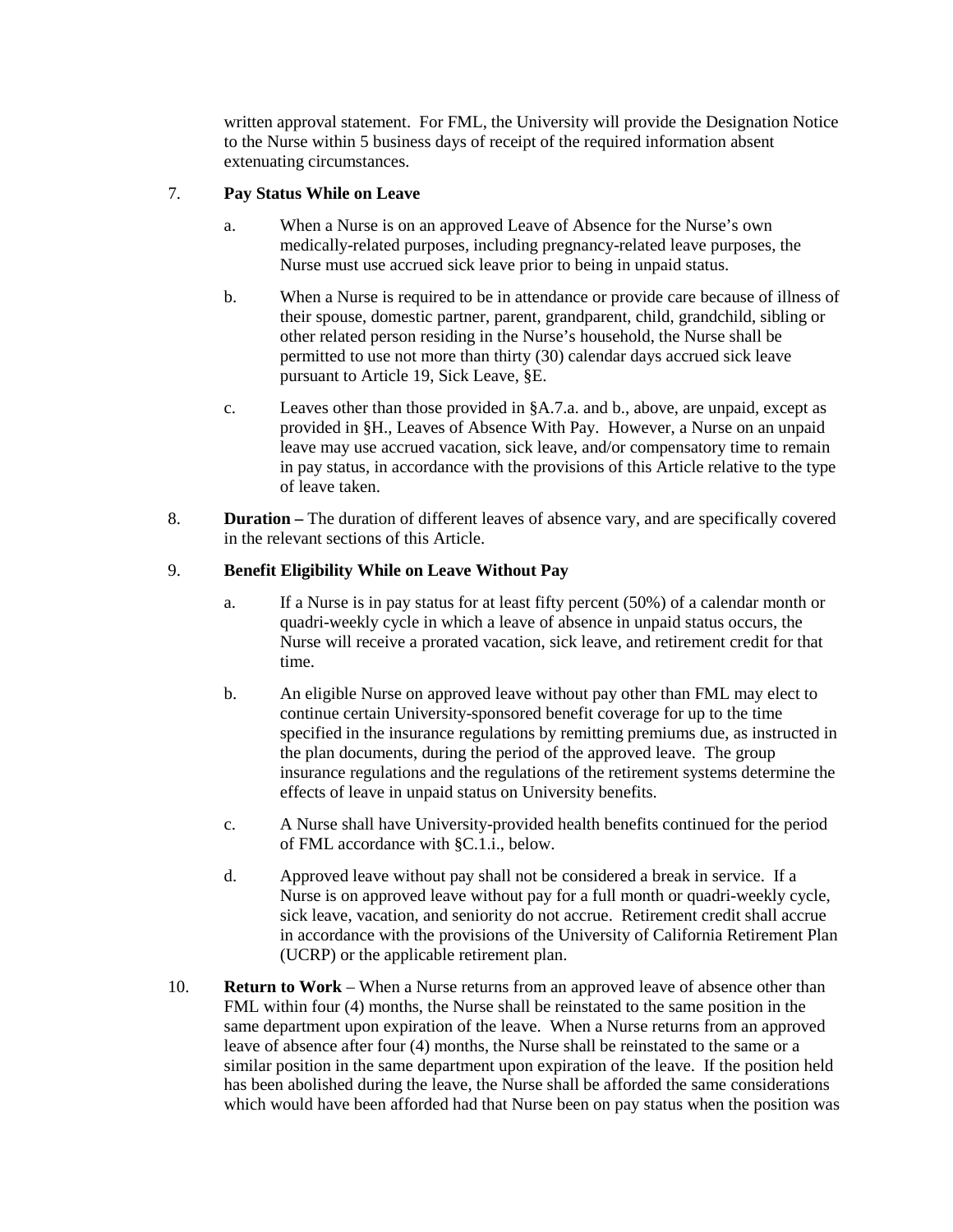abolished. For Nurses returning after FML taken for any reason other than pregnancy disability, see the provisions of §C.1.j. below. For Nurses returning after a Pregnancy Disability Leave of Absence, see the provisions of §D.5., below.

## **B. UNIVERSITY DISABILITY LEAVE OF ABSENCE**

- 1. **General Provisions** University Disability Leaves without pay of up to six (6) months are provided for non-work related illnesses, injuries, or serious health conditions (including pregnancy disability) which cause the Nurse to be medically incapable of performing essential assigned functions of their job, with or without reasonable accommodation, for the period during which the disability is verified. An unpaid leave may be extended beyond six (6) months if the extension constitutes a reasonable accommodation. Time used by the Nurse that qualifies as FML taken due to the Nurse's serious health condition or pregnancy disability is contained within the total University Disability Leave cap of six (6) months. A disability leave requires the use of accumulated sick leave prior to the Nurse being placed in unpaid status in accordance with the provisions of this Article and Article 19, Sick Leave. In the event a Nurse's accumulated sick leave is exhausted, the Nurse may elect to use accumulated vacation or compensatory time prior to being placed in unpaid status.
	- a. In the event a Nurse eligible for a University Disability Leave is also eligible for FML for the Nurse's own serious health condition or pregnancy disability, the two leaves will run concurrently and, during the period of FML, §C.1.f. will apply with regard to the use of accrued paid leave.
	- b. In the event a Nurse with a verified disability is not eligible for FML or has exhausted their entitlement to FML, the provisions of this Section will apply to their medical leave.
- 2. **Eligibility** A Nurse may be eligible for a disability leave of absence when the Nurse has furnished evidence of disability satisfactory to the University that the Nurse is medically incapable of performing the essential assigned functions of their job, with or without reasonable accommodation, due to a non-work related illness or injury, and
	- a. has exhausted their twelve (12) workweek FML entitlement in the calendar year; or
	- b. is not otherwise eligible for FML; or
	- c. has exhausted their four (4) month Pregnancy Disability Leave entitlement.

## 3. **Duration**

- a. When the use of accumulated sick leave, any other paid time off, and a disability leave in unpaid status are combined, and the total University Disability Leaves exceeds six (6) months, the University will initiate a review to determine if medical separation is appropriate under Article 24, Medical Separation. However, if a Nurse has more than six (6) months of accumulated sick leave, a disability leave can continue until the accumulated sick leave is exhausted, provided disability is verified during the entire period.
- b. If the Nurse submits medical verification satisfactory to the University that the Nurse remains disabled for more than the six (6) months covered by University Disability Leave or beyond the exhaustion of accumulated sick leave in excess of six (6) months, a Personal Leave may be granted at the sole non-grievable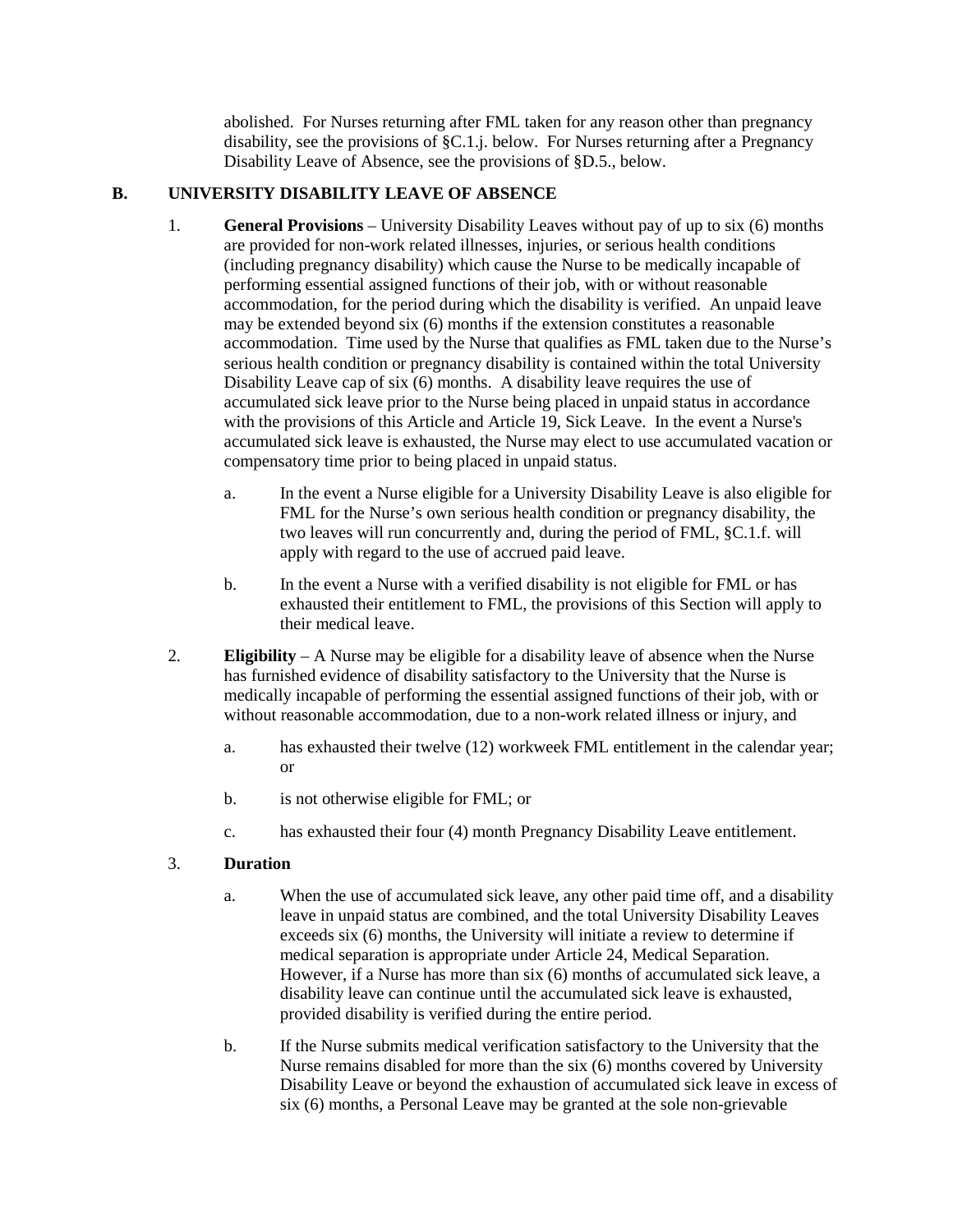discretion of the University. If the University does not grant a Personal Leave, a Nurse may be medically separated from employment in accordance with the procedures established in Article 24, Medical Separation.

- c. A Nurse on an approved University Disability Leave under this Section which exceeds the FML allotment shall have return to work rights in accordance with §A.10., of this Article.
- d. For Nurses on a Pregnancy Disability Leave, see §D. of this Article.

### 4. **Reasonable Accommodation, Modified Duty and Priority Reassignment**

- a. In a manner that is consistent with applicable state and federal law, the University shall provide reasonable accommodation to Nurses who need assistance to perform the essential functions of their jobs because of a disability.
- b. If the Nurse cannot be reasonably accommodated in their current position, a search for an alternative vacant position for which the Nurse is qualified with or without reasonable accommodation will be conducted without the requirement that the position be publicized. The University may, if possible, make available alternate assignments and/or modified duty work consistent with the Nurse's limitations as determined by the Nurse's healthcare provider.

## **C. FAMILY AND MEDICAL LEAVE**

An eligible Nurse may take Family and Medical Leave (FML) for any of the following six reasons, as described in greater detail in this Section below:

- Due to the Nurse's own serious health condition (§C.2.)
- To care for a family member with a serious health condition (§C.3.)
- As Pregnancy Disability Leave (§C.4.)
- As Parental Leave (§C.5.)
- As Military Caregiver Leave (§C.6.)
- As Qualifying Exigency Leave (§C.7.)

## 1. **General Provisions for FML**

#### a. **Definitions**

- 1) Child means a biological child, adopted child, foster child, stepchild, legal ward, or child for whom the Nurse stands in loco parentis, provided that the child is either under 18 years of age or incapable of self-care because of a mental or physical disability. The Nurse stands in loco parentis to a child if the Nurse has day-to-day responsibilities to care for or financially support the child.
- 2) Parent is a biological parent, foster parent, adoptive parent, stepparent, legal guardian or individual who stood in loco parentis to the Nurse when the Nurse was a child. A person stood in loco parentis to the Nurse when the Nurse was a child if the person had day-to-day responsibilities to care for or financially support the Nurse.
- 3) Spouse means a partner in marriage and may be of the same or opposite sex.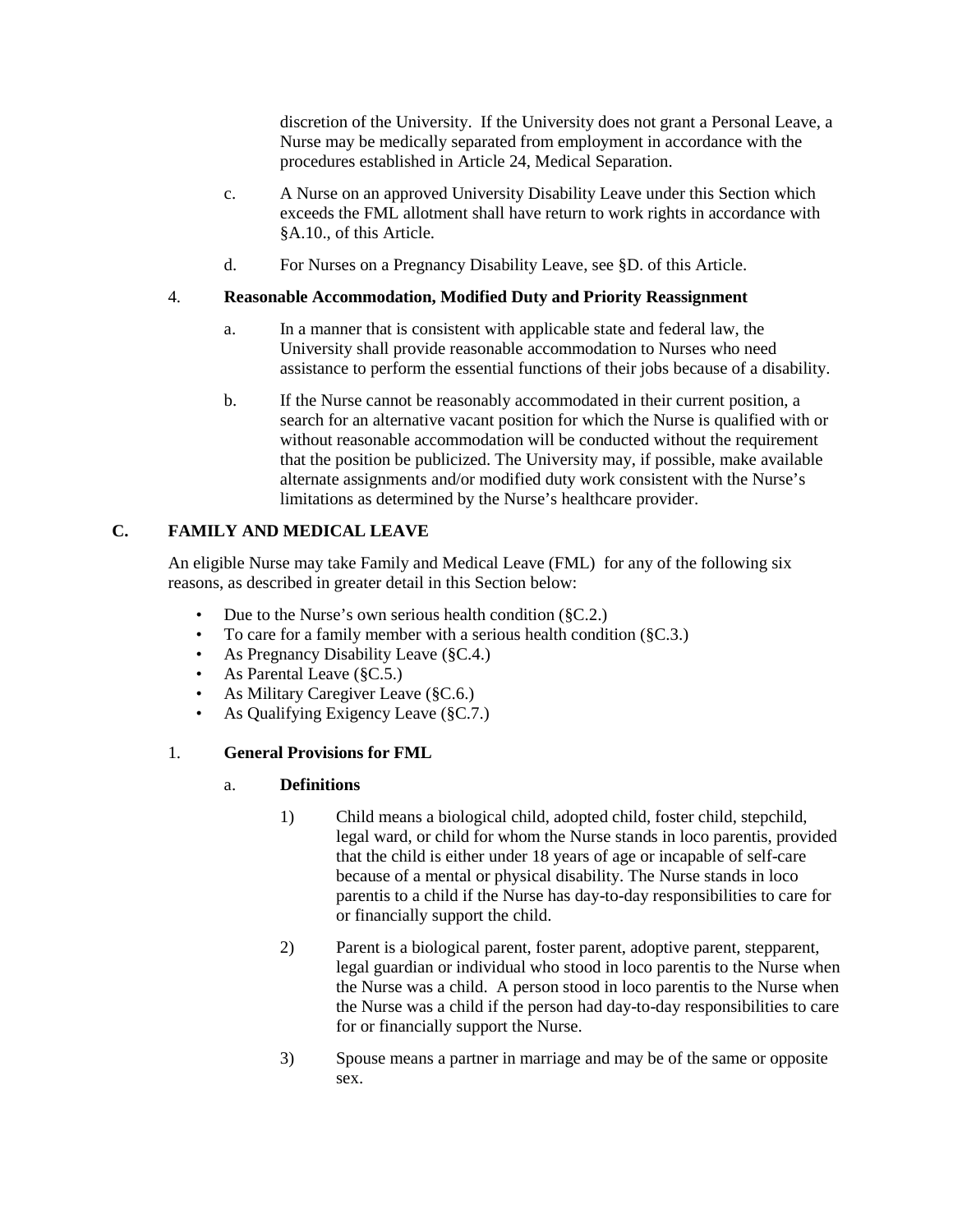- 4) Domestic partner means the individual designated as an employee's domestic partner under one of the following methods: (i) registration of the partnership with the State of California; (ii) establishment of a samesex legal union, other than marriage, formed in another jurisdiction that is substantially equivalent to a State of California-registered domestic partnership; or (iii) filing of a Declaration of Domestic Partnership form with the University. If an individual has not been designated as an employee's domestic partner by any of the foregoing methods, the following criteria are applicable in defining domestic partner: each individual is the other's sole domestic partner in a long-term, committed relationship with the intention to remain so indefinitely; neither individual is legally married, a partner in another domestic partnership, or related by blood to a degree of closeness that would prohibit legal marriage in the State of California; each individual is 18 years of age or older and capable of consenting to the relationship; the individuals share a common residence; and the individuals are financially interdependent.
- 5) Serious Health Condition is an illness, injury (including, but not limited to, on-the-job injuries), impairment, or physical or mental condition that involves either inpatient care or continuing treatment, including, but not limited to, treatment for substance abuse.
	- a) "Inpatient care" means a stay in a hospital, hospice, or residential health care facility, any subsequent treatment in connection with such inpatient care, or any period of incapacity. A person is considered an "inpatient" when a health care facility formally admits that person to the facility with the expectation that they will remain at least overnight and occupy a bed, even if it later develops that such person can be discharged or transferred to another facility and does not actually remain overnight.
	- b) "Incapacity" means the inability to work, attend school, or perform other regular daily activities due to a serious health condition, its treatment, or the recovery that it requires.
	- c) "Continuing treatment" means ongoing medical treatment or supervision by a health care provider, as defined below.
- 6) A Health Care Provider is a doctor of medicine or osteopathy who is authorized to practice medicine or surgery (as appropriate) by the State in which the doctor practices; podiatrist, dentist, clinical psychologist, optometrist, chiropractor (limited to the treatment of the spine to correct a subluxation as demonstrated by x-ray to exist), physician assistant, Nurse practitioner, Nurse mid-wife or clinical social worker performing within the scope of their practice as defined under State law; Christian Science practitioner; or any health care provider that the Nurse's health plan carrier recognizes for purposes of payment.
- 7) "1,250 Hours Of Actual Service", used for the purposes of determining FMLA/CFRA eligibility, means time actually worked and does not include any paid time off including, but not limited to, a Nurse's use of accrued vacation, compensatory time, or sick leave, nor does it include time paid for holidays not worked or time spent in unrestricted on-call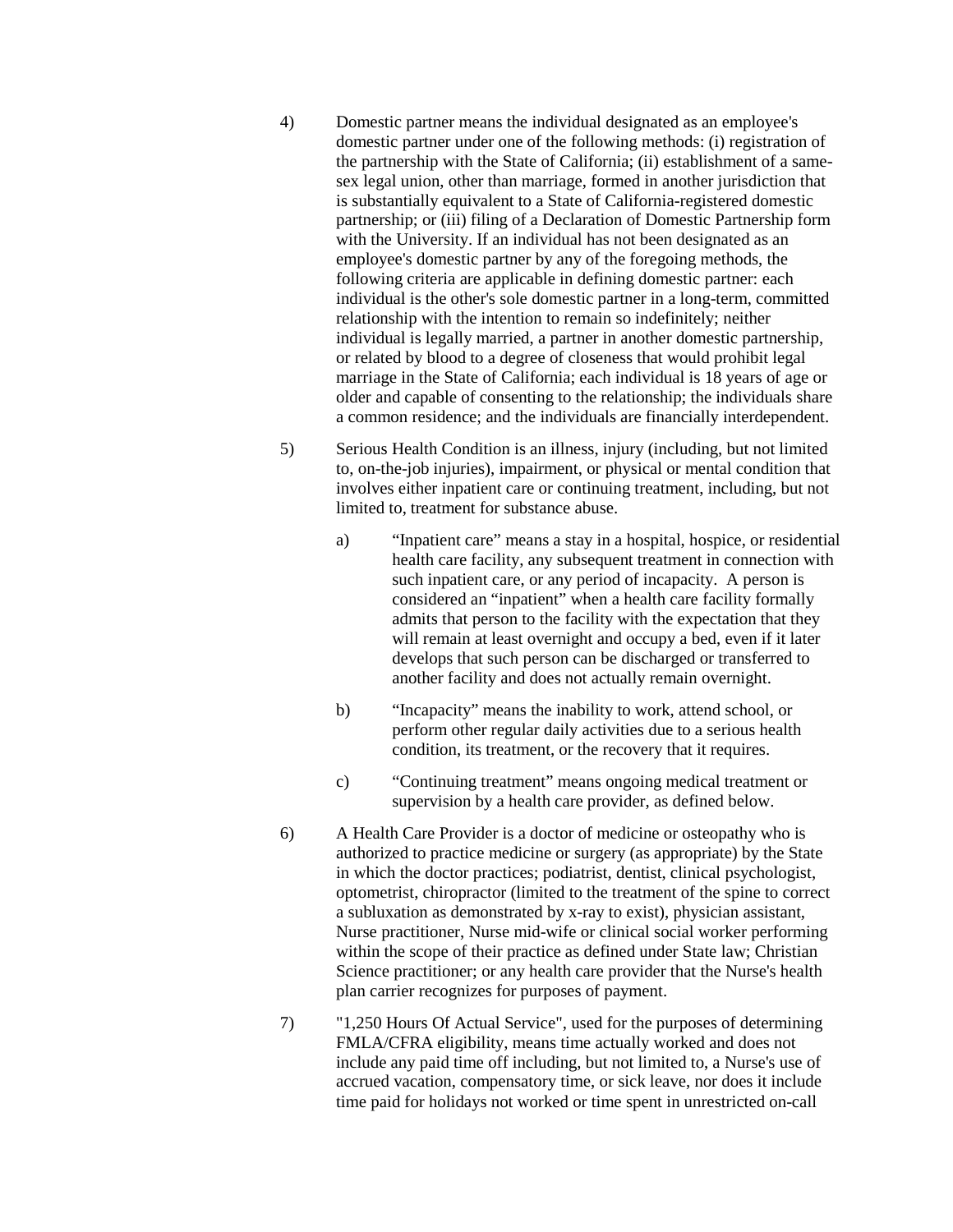status. However, for Nurses granted military leave, all hours that would have been worked had the Nurse not been ordered to military duty shall be used to calculate the 1,250 hours of actual service requirement.

## b. **Eligibility**

- 1) Nurses who have at least twelve (12) cumulative months of University service and who have at least 1,250 hours of actual service during the twelve-month period immediately preceding the initiation of the leave are eligible for FML under the FMLA and the CFRA and shall be granted FML if leave is requested for an FML-qualifying reason. For the purposes of this Section, all University service, including service with the Department of Energy Laboratories run by the University, are used to calculate the twelve (12) month service requirement.
- 2) The University shall determine whether the Nurse is eligible and qualifies for FML and shall notify the Nurse in writing of their eligibility and rights and responsibilities and shall notify the Nurse, in writing, when the leave is designated or provisionally designated as FML. The duration and terms of the leave and the date of return are determined when the leave is granted. Extensions, if any, up to an aggregate of twelve (12) workweeks in the calendar year (or up to 26 workweeks per single 12-month period for Military Caregiver Leave or up to four months per pregnancy for Pregnancy Disability Leave) may be granted in accordance with this Section.
- c. **Personal Leave After Exhaustion of FML Leave Entitlements** If a Nurse has exhausted their entitlement to FML or is ineligible for FML , the Nurse may apply for Personal Leave pursuant to §F. of this Article. University Disability Leave and Childcaring Leave are also available to eligible Nurses. The University shall not unreasonably deny a Personal Leave of Absence to a Nurse who has a family-related need to be absent from work, but who does not meet the eligibility requirements of FML. However, such Nurse shall not be eligible for any of the rights or benefits attached to FML.

#### d. **Notice**

- 1) If the Nurse learns of the event giving rise to the need for leave more than thirty (30) days in advance of the leave's anticipated initiation date, the Nurse shall give the University at least thirty (30) calendar days' notice of the need for leave. A Nurse who fails to give thirty (30) calendar days' notice for a foreseeable leave with no reasonable basis for the delay, may have the FML delayed until thirty (30) days after the date on which the Nurse provides notice.
- 2) If the need for leave is foreseeable due to the planned medical treatment of the Nurse or their family member, the Nurse shall make reasonable efforts to schedule the treatment so as to avoid disruption to the University's operations.
- 3) If the need for leave is unforeseeable or actually occurs prior to the anticipated date of a foreseeable leave, the Nurse shall provide the University with as much notice as practicable, but no later than five (5) calendar days after learning of the need for the leave.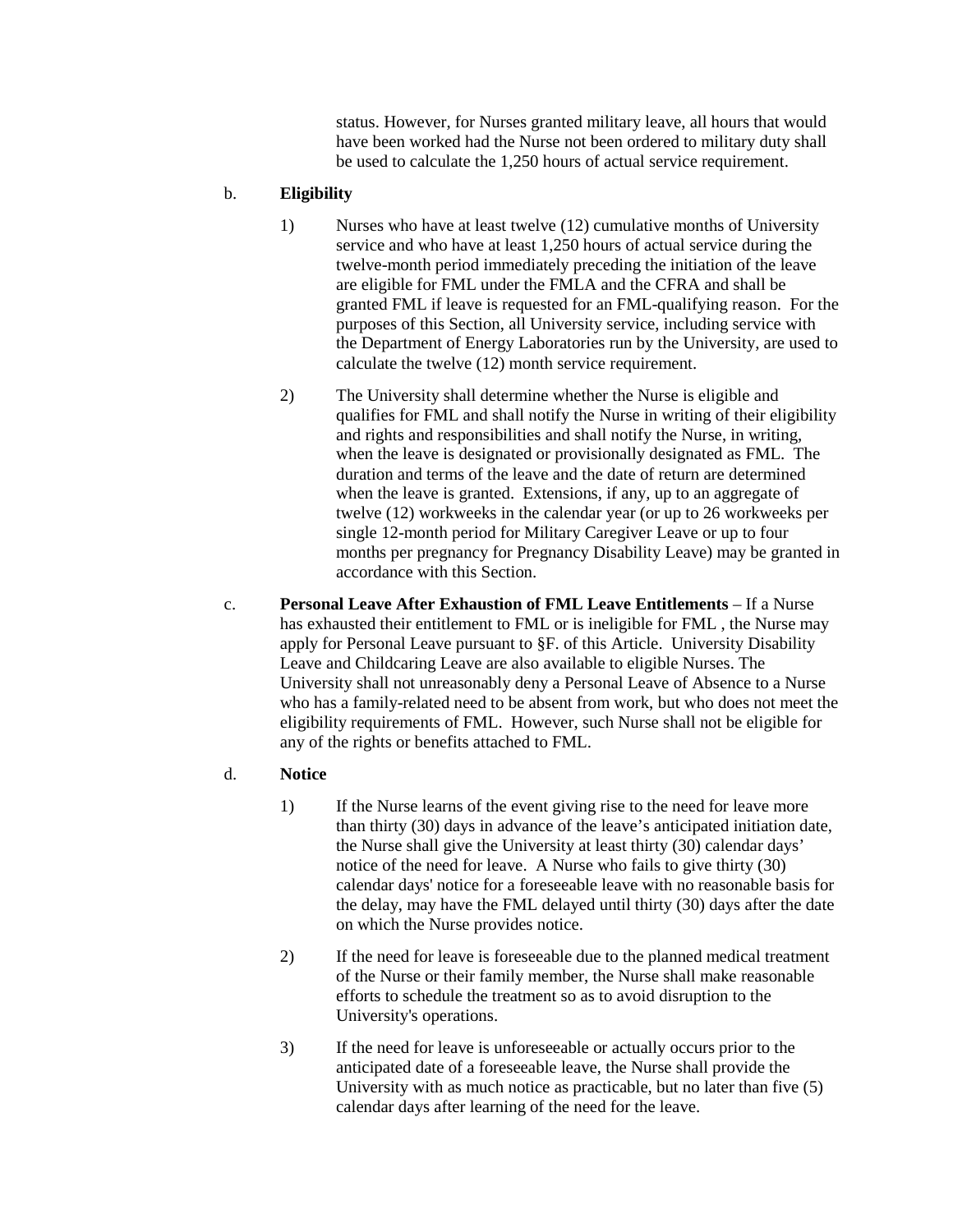#### e. **Certification and Other Supporting Documentation**

- 1) If FML Is Requested For The Nurse's Own Serious Health Condition When a Nurse requests FML for the Nurse's own serious health condition, the University may require that the Nurse's request for leave be supported by written certification issued by the Nurse's health care provider. When certification is required by the University, such requirement shall be submitted to the Nurse in writing. Certification may be provided by the Nurse on a form given to the Nurse by the University and shall, regardless of the format, in addition to certifying that the Nurse has a serious health condition, include:
	- a) a statement as to whether the Nurse is unable to perform any one of the essential assigned functions of the Nurse's position, and
	- b) the date, if known, on which the Nurse's serious health condition began, the probable duration of the condition and the Nurse's probable date of return, and
	- c) whether it will be medically necessary for the Nurse to take leave intermittently or to work on a reduced leave schedule, and if so, the probable duration of the need for such schedule, and,
	- d) if the condition will result in periodic episodes of incapacity, an estimate of the anticipated duration and frequency of episodes of incapacity.
- 2) If FML Is Requested To Care For The Nurse's Family Member With A Serious Health Condition - When FML is requested so that the Nurse may care for a family member with a serious health condition, the University may require that a Nurse's request for leave be supported by written certification issued by the family member's health care provider. When the University requires certification the University shall provide the Nurse a written notice of such requirement. The Nurse may submit the required certification on a form provided by the University. In addition to certifying that the Nurse's family member has a serious health condition, such certification shall include:
	- a) a statement that the family member's serious health condition warrants the participation of the Nurse to provide supervision or care (which includes psychological comfort) during a period of the family member's treatment or incapacity, and
	- b) whether the Nurse's family member will need supervision or care over a continuous period of time, intermittently or on a reduced leave schedule basis; the leave schedule the Nurse will need in order to provide that supervision or care; and the probable duration of that need for leave.
	- c) In addition, the Nurse may be required to certify either on the form or separately what care the Nurse will provide the family member and the estimated duration of the period of care.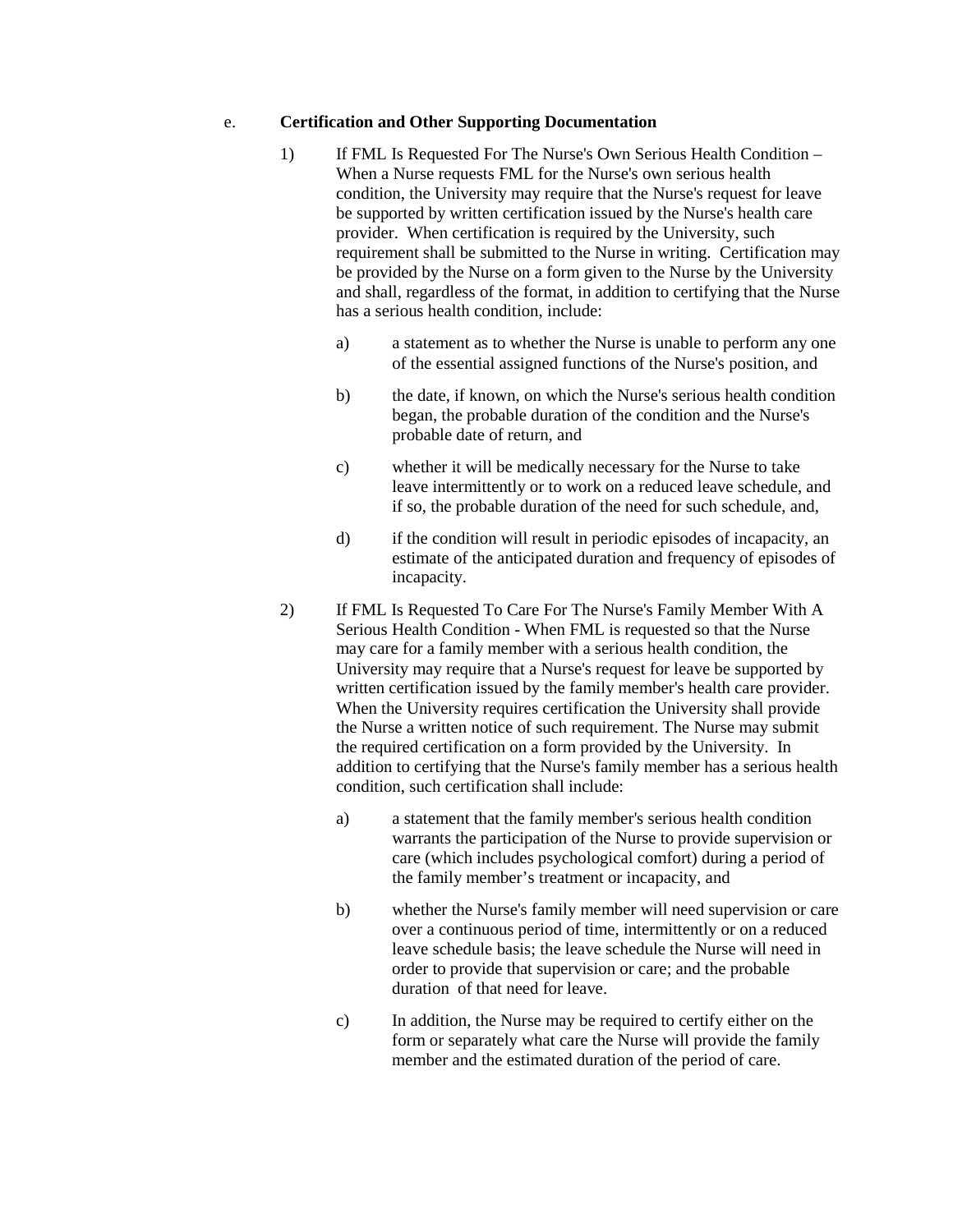3) Questioned Medical Opinion – Should the University have a good faith, objective reason to doubt the validity of the Nurse's certification for their own serious health condition, the University may, at its discretion, require the Nurse to obtain a second medical opinion from a second health care provider selected by the University. Should the second medical opinion differ from the opinion of the Nurse's own health care provider, the University may require a third medical opinion from a third health care provider, jointly agreed to by the Nurse and the University. The University shall bear the cost of the second and third opinions and the third opinion shall be final.

#### 4) Certification/Recertification

- a) If the University requires certification and/or recertification, or if the Nurse fails to provide requested certification, the Nurse shall have fifteen (15) calendar days following the University's request to submit such certification, when practicable. Failure to provide certification for a foreseeable leave within the requested time may result in delay of the leave until the University receives the required certification. Failure to provide or perfect the certification for an unforeseeable leave within the requested time period may result in discontinuance of the leave until the required certification is provided. If the Nurse fails to provide the required certification and the leave has not begun, the request for FML will be denied. If the leave has begun, the leave may be discontinued at the University's discretion; however, any leave taken need not be considered FML.
- b) If the Nurse requests additional leave or if the circumstances of the leave change, the University may require the Nurse to obtain recertification. The University shall confirm a request for subsequent certification in writing.
- 5) Failure to Provide Complete Certification and/or Recertification

If the Nurse fails to provide a complete certification and/or recertification, the Nurse shall be given fifteen (15) calendar days to perfect the certification and/or recertification. Failure to perfect an incomplete certification and/or recertification within the requested time period may result in delay of the leave or discontinuance of the leave until the required certification and/or recertification is provided. If the Nurse fails to provide a complete certification and/or recertification, the leave is not FML and may be denied in accordance with the provisions of this Article.

6) Confirmation of Family Relationship

The University may, at its discretion, require that a Nurse complete a Declaration of Relationship form to certify their relationship with the family member when the Nurse is requesting FML to care for a family member with a serious health condition or to certify the Nurse's relationship with the child when the Nurse is requesting FML as Parental leave. The Nurse's failure to provide the completed Declaration of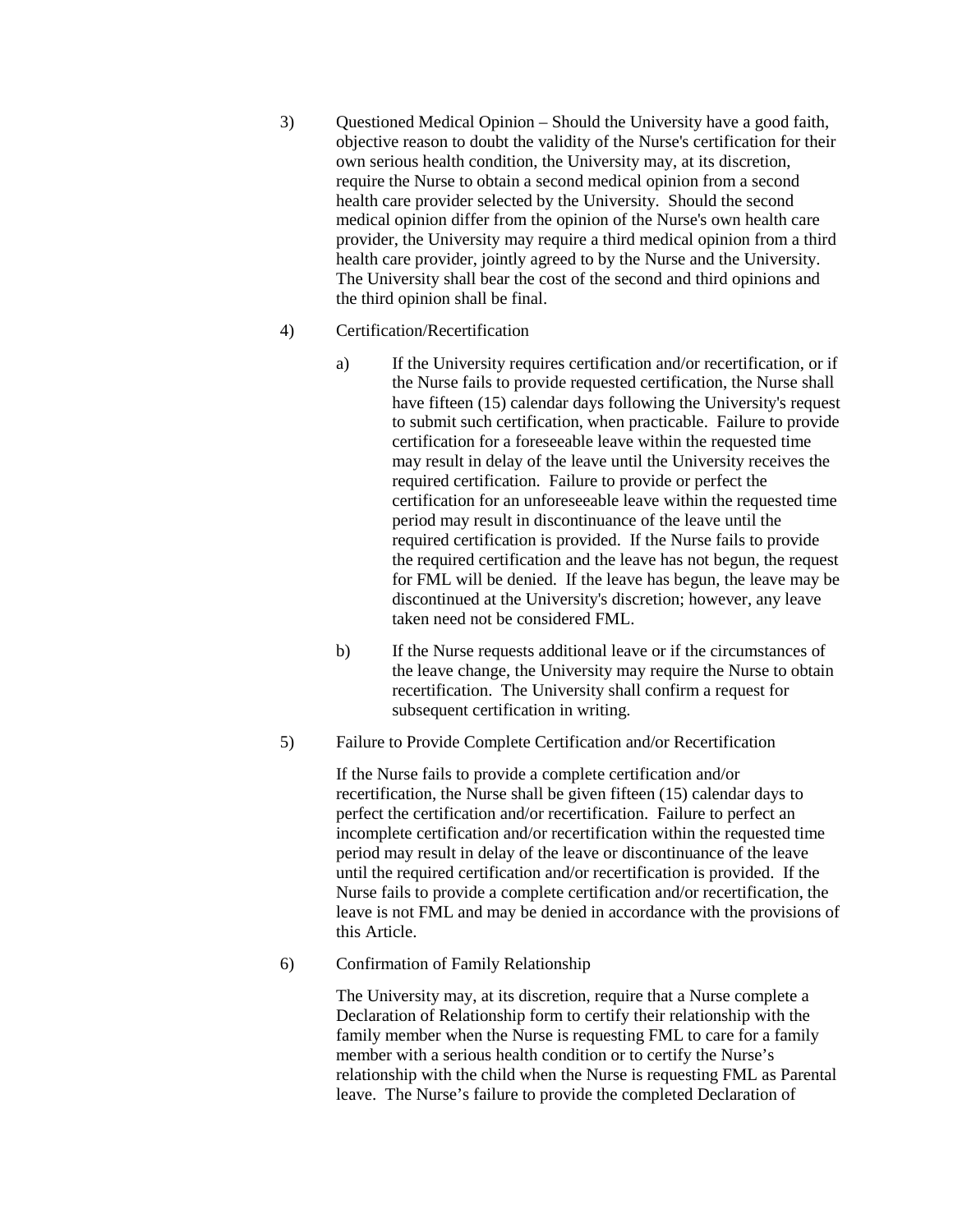Relationship form within fifteen (15) calendar days of the University's request may, at the discretion of the University, result in either:

- a) a delay of the leave until the required documentation is provided, or
- b) if the leave has not begun, it will be denied. If the leave has begun, the leave will not be designated as FML and may be discontinued by the University.

#### f. **Use of Accrued Paid Leave During FML**

FML is unpaid unless the Nurse uses accrued paid leave (sick leave, vacation leave, or compensatory time) during FML as provided in this Section. All time taken off as FML, whether the Nurse is using accrued paid leave or taking unpaid leave, shall be deducted from the Nurse's FML entitlement.

- 1) A Nurse on FML for their own serious health condition shall use accrued sick leave in accordance with the University's disability plan or as provided in Article 22, Work Incurred Injury or Illness Leave, if applicable. Nurses not eligible for University disability benefits and who are not on leave due to a work-incurred injury or illness shall use all accrued sick leave prior to taking FML without pay. If sick leave is exhausted, a Nurse may elect to use accrued vacation time and/or accrued compensatory time prior to taking FML without pay.
- 2) A Nurse on FML to care for a family member with a serious health condition or on FML for Military Caregiver Leave may use up to thirty (30) calendar days of sick leave pursuant to Article 19, Sick Leave, §E., and/or the Nurse may elect to use accrued vacation time and/or accrued compensatory time prior to taking FML without pay.
- 3) A Nurse on FML for Parental Leave or Qualifying Exigency Leave may elect to use accrued vacation time and/or accrued compensatory time prior to taking FML without pay.
- 4) For a Nurse's use of accrued paid leave while taking FML as Pregnancy Disability Leave, see §D.1.b.

#### g. **Duration**

- 1) FML shall not exceed twelve (12) workweeks in the calendar year, except when FML is being taken as Military Caregiver Leave or Pregnancy Disability Leave. If the Nurse is taking FML as Military Caregiver Leave, the Nurse shall be eligible for up to 26 workweeks of leave in a single 12-month leave period. If the Nurse is taking FML as Pregnancy Disability Leave, the Nurse shall be eligible for leave for the period of verified pregnancy-related disability up to four months of leave per pregnancy.
- 2) For the purposes of FML, twelve (12) workweeks is equivalent to 480 hours of scheduled work for full-time career Nurses who are normally scheduled for eight (8) hours per day five (5) days per workweek (8/40) schedule.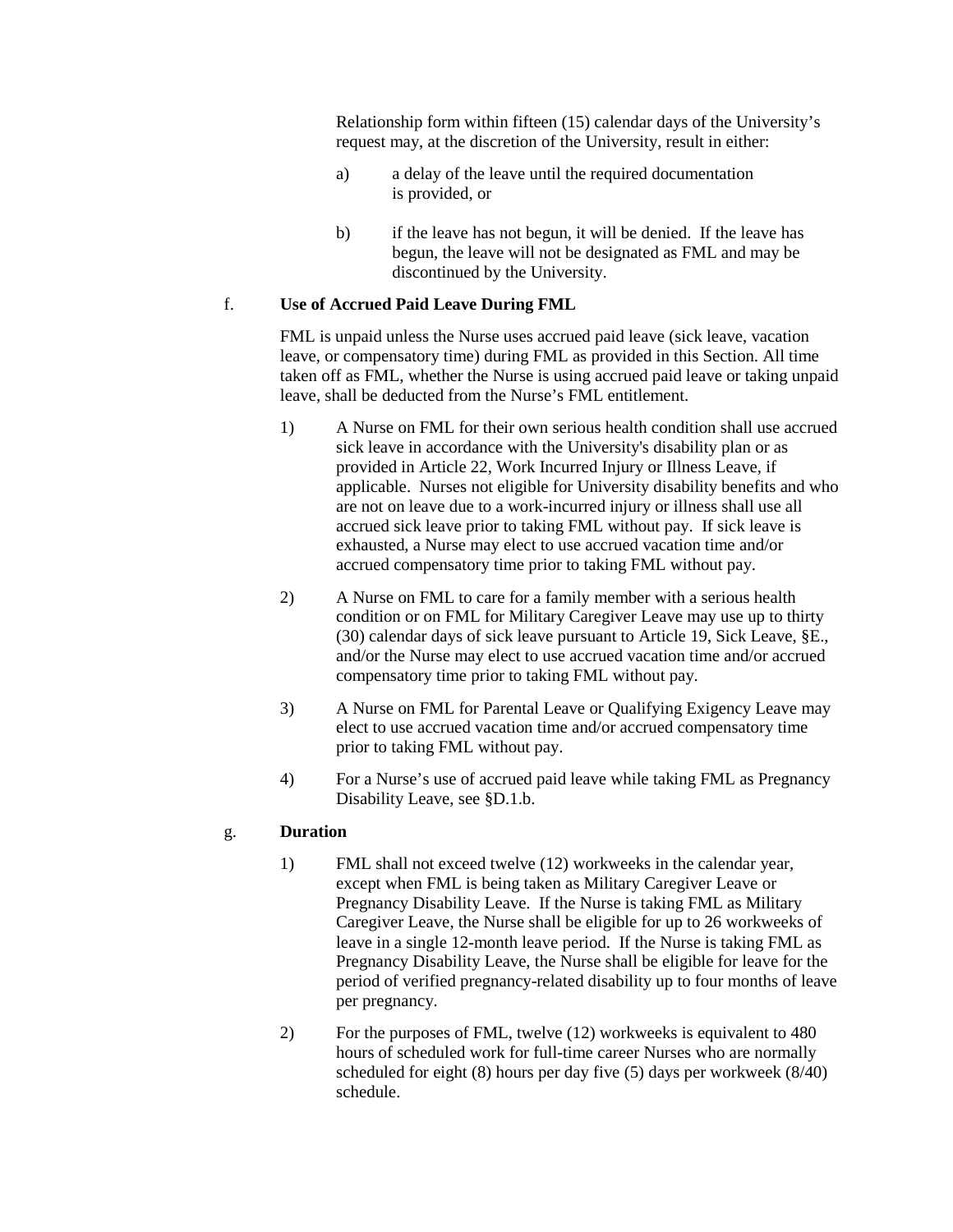- 3) For Nurses who work other than an 8/40 work schedule, the number of FML days for which the Nurse is eligible shall be adjusted in accordance with their normal work schedule.
	- a) For the purposes of FML only, 480 hours shall be the equivalent of twelve (12) workweeks for full-time career Nurses who are normally scheduled to work other than eight (8) hours per day, five (5) days each work week (8/40) schedule. While the use of FML need not be consecutive, in no event shall a Nurse's aggregate use of FML exceed a total of twelve (12) workweeks within the calendar year, except when FML is being taken as Military Caregiver Leave or Pregnancy Disability Leave.
	- b) For Nurses who work part-time or a schedule other than an 8/40, the University shall adjust the number of FML hours to which the Nurse is eligible in accordance with their normal weekly work schedule. A Nurse whose schedule varies from week to week is eligible for a pro-rated amount of FML based on their hours worked over the previous twelve (12) months preceding the leave.

### h. **Intermittent/Reduced Schedule Leave**

- 1) When medically necessary and supported by medical certification, the University shall grant an eligible Nurse's request for a reduced work schedule or intermittent leave including absences of less than one day when FML is taken due to the serious health condition of the Nurse or the Nurse's family member. Only the time actually spent on the intermittent or reduced leave schedule shall be counted towards the Nurse's entitlement of twelve (12) workweeks in the calendar year.
- 2) When the Nurse requests such intermittent leave or reduced work schedule due to the Nurse's planned medical treatment or that of the Nurse's family member, the University may, at its discretion, require the Nurse to transfer temporarily to an available alternate position for which the Nurse is qualified and which better accommodates the Nurse's recurring period of leave. Such transfer shall have equivalent pay and terms and conditions of employment, but does not need to have equivalent duties.

#### i. **Continuation of Health Benefits**

A Nurse on an approved FML shall be entitled, if eligible, to continue participation in health plan coverage (medical, dental, and optical) as follows:

- 1) When the Nurse is on FML that runs concurrently under the federal Family and Medical Leave Act (FMLA) and the California Family Rights Act (CFRA): Continued coverage for up to twelve (12) workweeks in a calendar year.
- 2) When the Nurse is on a Military Caregiver Leave under the FMLA: Continued coverage for up to twenty-six (26) workweeks in a single 12 month leave period, as defined in §C.6.a.(8).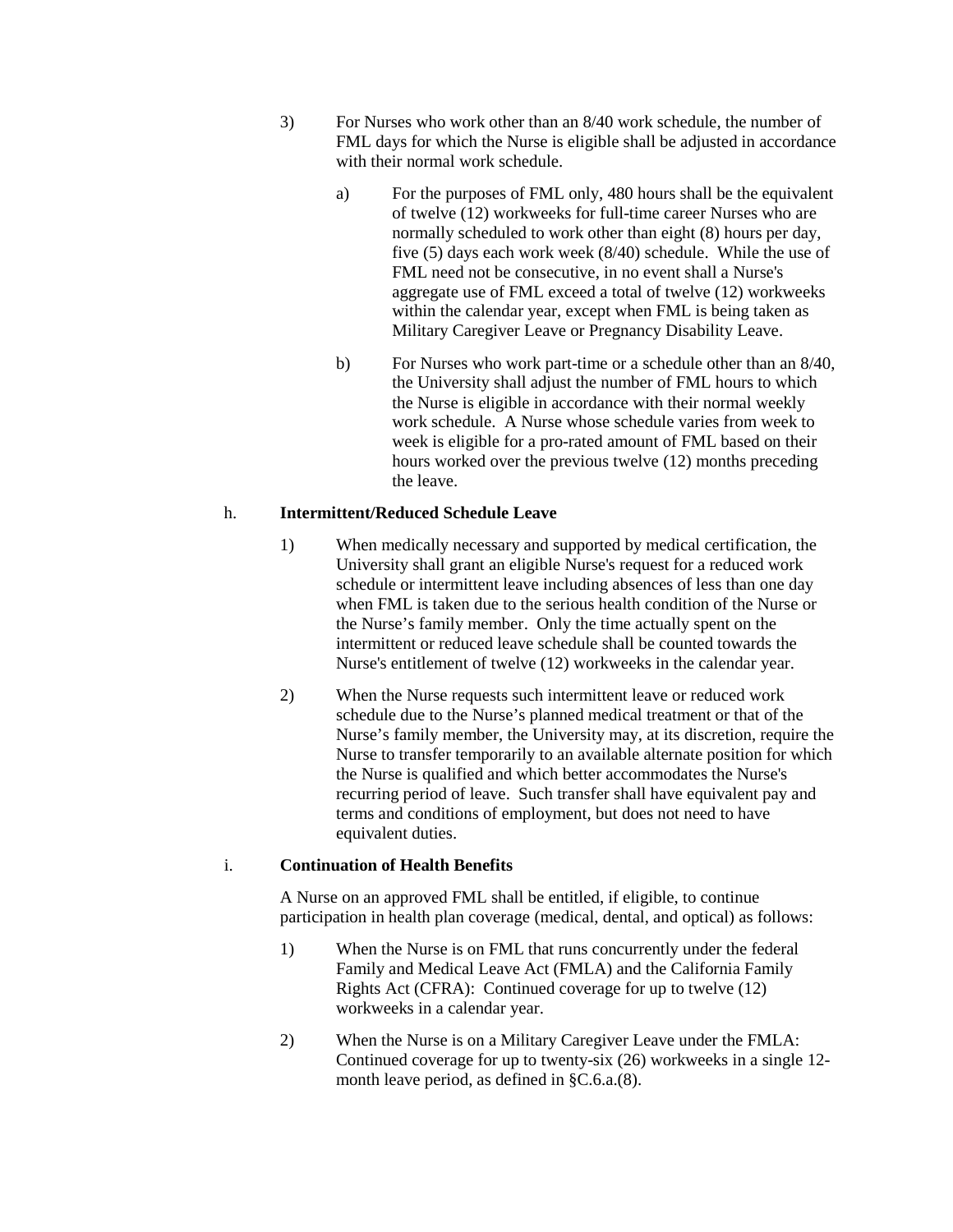- 3) When the Nurse is on a Qualifying Exigency Leave under the FMLA: Continued coverage for up to twelve (12) workweeks in a calendar year.
- 4) When the Nurse is on a Pregnancy Disability Leave under the California Pregnancy Disability Leave Law (PDLL), regardless of whether any of the leave runs concurrently under the FMLA: Continued coverage for up to four (4) months in a twelve month period. If any of the Pregnancy Disability Leave runs concurrently under the FMLA, the continued coverage for that portion of the leave will count towards the employee's FMLA entitlement for up to twelve (12) workweeks of such coverage in a calendar year.
- 5) When the Nurse is on FML under the CFRA that does not run concurrently under the FMLA (e.g., Parental Leave after a Nurse's FMLA entitlement has been exhausted): Continued coverage for up to twelve (12) workweeks in a calendar year.

Other group insurance coverage and retirement benefits shall be continued in accordance with the provisions of the applicable group insurance and retirement system regulations.

#### j. **Return to Work**

- 1) Medical Release to Return to Work A Nurse who has been granted FML for their own serious health condition shall provide the University with a medical release acceptable to the University prior to returning to work. Failure to provide a medical release to return to work may result in the delay of reinstatement until the Nurse submits the required medical release certification.
- 2) Placement on Return to Work –A Nurse who has been granted FML for any reason other than Pregnancy Disability shall be reinstated to the same position in the same department upon return from FML. If the position has been abolished or otherwise affected by layoff, and an equivalent position is not available, the Nurse shall be afforded the same considerations under Article 23, Layoff and Reduction in Time, which would have been afforded had the Nurse actually been working rather than on leave when the position was abolished or affected by layoff. The University shall not grant a leave of absence beyond the ending date of the Nurse's appointment or predetermined date of separation. For Nurses returning after Pregnancy Disability Leave, see §D.5., below. For Nurses returning after other approved leaves, see §A.10., above.

#### 2. **FML for the Nurse's Serious Health Condition**

FML for the Nurse's own serious health condition is leave taken when the Nurse's own serious health condition, as defined in §C.1.a.(5)., above, renders the Nurse unable to perform any one or more of the essential functions of the Nurse's position.

#### 3. **FML to Care for a Family Member with a Serious Health Condition**

FML to care for a family member with a serious health condition is leave to care for the Nurse's child, parent, spouse or domestic partner who has a serious health condition, as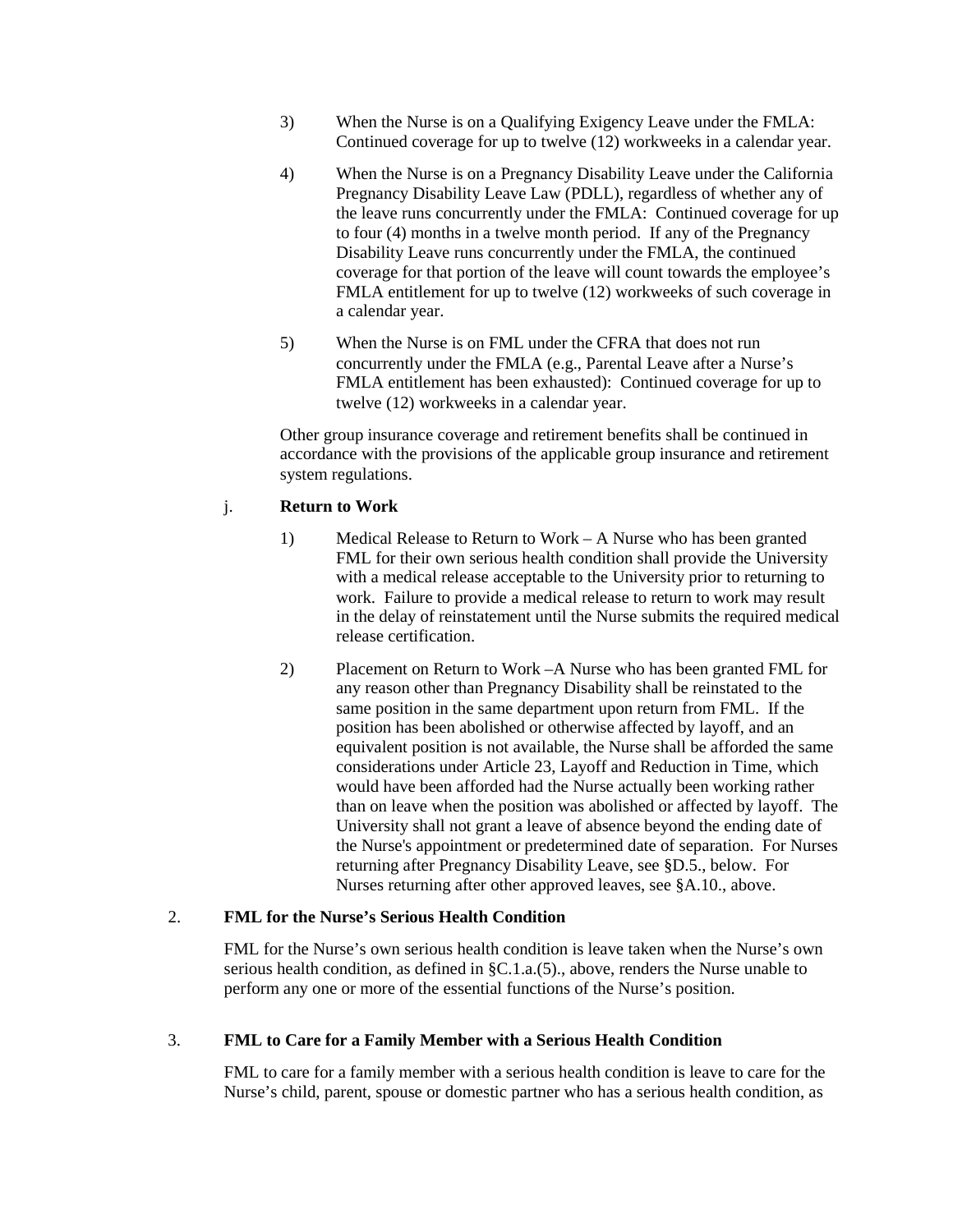defined in §C.1.a.(5)., above, that warrants the participation of the Nurse to provide supervision or care (including psychological care or comfort) during a period of the family member's treatment or incapacity.

### 4. **FML as Pregnancy Disability Leave**

When a Nurse takes Pregnancy Disability Leave pursuant to §D.1., below, is eligible for FML under the FMLA, the Nurse's Pregnancy Disability Leave will be counted against the Nurse's FML entitlement under the FMLA as well as the Nurse's entitlement under the PDLL.

## 5**. FML as Parental Leave**

- a. Parental Leave is FML taken to bond with the Nurse's newborn; to bond with a child placed with the Nurse for adoption or foster care, as a stepchild, or as a legal ward; to bond with a child for whom the Nurse has assumed in loco parentis responsibility; or to attend to matters related to the birth, adoption, or placement of the child. Such leave shall be concluded within one (1) year of the birth or placement of the child. This leave shall run concurrently with Childcaring Leave taken under §D.2., below. Combined Pregnancy Disability Leave (up to 4 months of leave) and Parental Leave (up to 12 workweeks of leave) shall not exceed seven months of leave.
- b. A Nurse shall request Parental Leave sufficiently in advance of the expected birth date of the child or placement of a child for adoption or foster care or as a legal ward or as a stepchild to allow the University to plan for the absence of the Nurse. The anticipated date of return from Parental Leave shall be set at the time such leave commences or, if requested in conjunction with Pregnancy Disability Leave, shall be set at the time the Pregnancy Disability Leave begins. Parental Leave, when taken for acquisition through adoption or as a stepchild, legal ward or foster care, could commence prior to the date of placement.

#### 6. **FML as Military Caregiver Leave**

An eligible Nurse may take Military Caregiver Leave to care for a family member who is a "covered servicemember" undergoing medical treatment, recuperation or therapy for a serious injury or illness incurred in the line of duty, consistent with the definitions of those terms in §C.6.a., below. The general FML provisions set forth in §C.1., above, apply to Military Caregiver Leave except to the extent that provisions more specific to Military Caregiver Leave are set forth in this Section.

#### a. **Definitions**

- 1) "Covered servicemember" means (a) a current member of the regular Armed Forces (including a member of the National Guard or Reserves) who, because of a "serious injury or illness," is undergoing medical treatment, recuperation, or therapy; is otherwise in outpatient status; or is on the temporary disability retired list or (b) a covered veteran who is undergoing medical treatment, recuperation, or therapy for a "serious injury or illness."
- 2) "Covered veteran" means an individual who was a member of the Armed Forces (including a member of the National Guard or Reserves) who was discharged or released under conditions other than dishonorable at any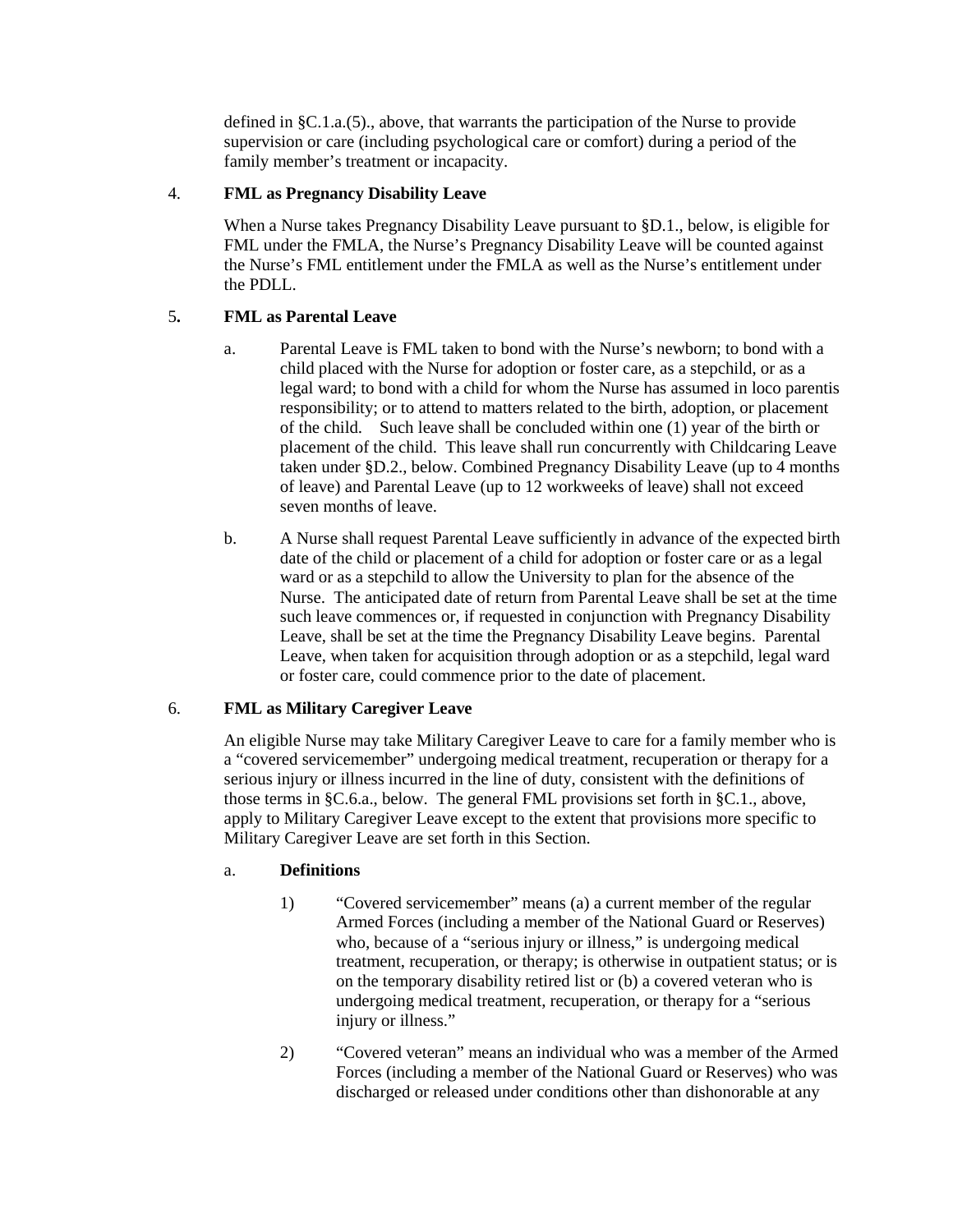time during the five-year period prior to the first date the eligible Nurse takes Military Caregiver Leave to care for a covered veteran.

- 3) "Outpatient status" means the status of a servicemember assigned to (a) a military medical treatment facility as an outpatient; or (b) a unit established for the purpose of providing command and control of members of the Armed Forces receiving medical care as outpatients.
- 4) "Serious injury or illness" means (a) for a current member of the Armed Forces (including the National Guard or Reserves): an injury or illness that was incurred by the covered servicemember in the line of duty on active duty in the Armed Forces or that existed before the beginning of the covered servicemember's active duty and was aggravated by service in the line of duty on active duty in the Armed Forces and that may render the covered servicemember medically unfit to perform the duties of his or her office, grade, rank, or rating or (b) for a covered veteran: an injury or illness that was incurred by the covered veteran in the line of duty on active duty in the Armed Forces (or existed before the beginning of the member's active duty and was aggravated by service in the line of duty on active duty in the Armed Forces) and manifested itself before or after the member became a veteran.
- 5) "Parent of a covered servicemember" means a covered servicemember's biological parent, adopted parent, step-parent, foster parent, or any other individual who stood in loco parentis to the covered servicemember when the covered servicemember was a child. The term does not include parents "in law."
- 6) "Son or daughter of a covered servicemember" means the covered servicemember's biological child, adopted child, foster child, stepchild, legal ward, or a child for whom the covered servicemember stood in loco parentis, and who is of any age.
- 7) "Next of kin" means (a) the nearest blood relative of the covered servicemember (other than the covered servicemember's spouse, domestic partner, parent, son or daughter) or (b) the person who the covered servicemember has designated in writing as their nearest blood relative for purposes of Military Caregiver Leave.
- 8) "Single 12-month leave period" means the period beginning on the first day the Nurse takes leave to care for the covered servicemember and ends twelve (12) months after that date. (This leave period differs from the calendar year definition of the leave year used for determining eligibility for other types of FML at the University.)

#### b. **Eligibility Criteria for Military Caregiver Leave**

In addition to meeting the eligibility requirements for FML set forth in §C.1.b., a Nurse taking Military Caregiver Leave must be a spouse, domestic partner, parent, son, daughter, or next of kin of the covered servicemember.

#### c. **Leave Entitlement for Military Caregiver Leave**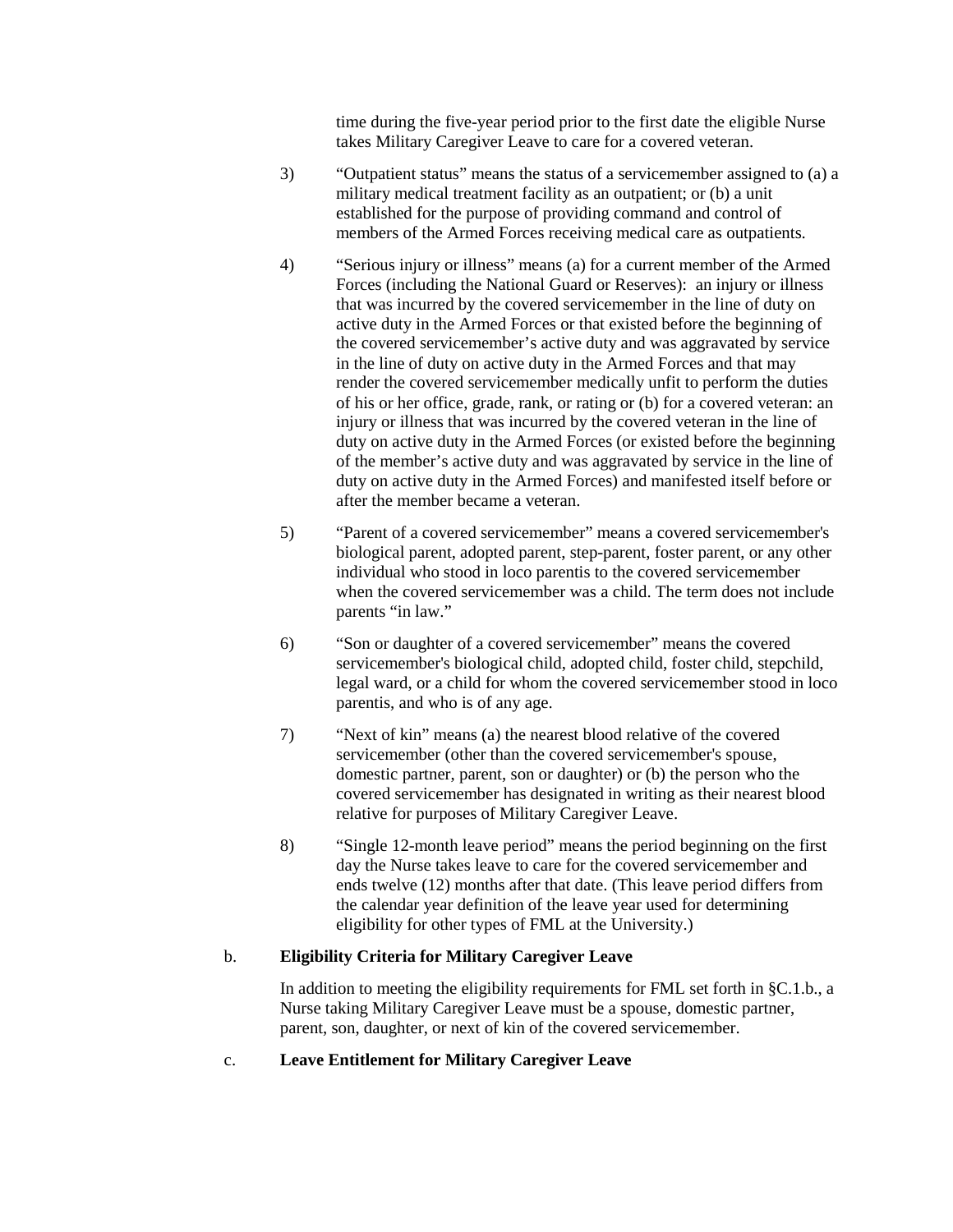An eligible Nurse is entitled to up to twenty-six (26) workweeks of Military Caregiver Leave during a single 12-month leave period. Leave is applied on a per-covered servicemember, per-injury basis. Eligible Nurses may take more than one period of twenty-six (26) workweeks of leave if the leave is to care for a different covered servicemember or to care for the same service member with a subsequent serious injury or illness, except that no more than 26 workweeks of leave may be taken within any "single 12-month leave period."

If an eligible Nurse does not use all of their twenty-six (26) workweeks of leave entitlement to care for a covered servicemember during this single 12-month leave period, the remaining part of the twenty-six (26) workweek entitlement to care for the covered servicemember for that serious injury or illness is forfeited.

As with other types of FML, this leave may be taken on an intermittent or reduced schedule basis. If the need for intermittent or reduced schedule leave is foreseeable based on the planned medical treatment of the covered servicemember, the Nurse may be required to transfer temporarily, during the period that the intermittent or reduced schedule is required, to an available alternative position for which the Nurse is qualified and which better accommodates a recurring periods of leave than does the Nurse's regular position.

#### d. **Documentation and Certification for Military Caregiver Leave**

Nurses may be required to provide a certification completed by an authorized health care provider, which includes health care providers affiliated with the Department of Defense, the Veterans Administration and TRICARE, as well as any other health care provider (as defined in §C.1.a.(5). who is treating the covered servicemember to establish entitlement to Military Caregiver Leave. In addition, Nurses may be required to provide certain information (or have the covered servicemember provide that information) including information establishing that the servicemember is a covered servicemember for purposes of Military Caregiver Leave, their relationship with the Nurse, and an estimate of the leave needed to provide the care. The Nurse may also be required to provide confirmation of a covered family relationship between the Nurse and the servicemember.

## 7. **FML as Qualifying Exigency Leave**

An eligible Nurse may take Qualifying Exigency Leave if the Nurse's spouse, domestic partner, son, daughter or parent is a military member and the Nurse needs to attend to any "qualifying exigency" while the military member is on covered active duty, consistent with the definition of those terms in §C.7.a., below. The general FML provisions set forth in §C.1., above, apply to Qualifying Exigency Leave except to the extent that provisions more specific to Qualifying Exigency Leave are set forth in this Section.

#### a. **Definitions Applicable to Qualifying Exigency Leave**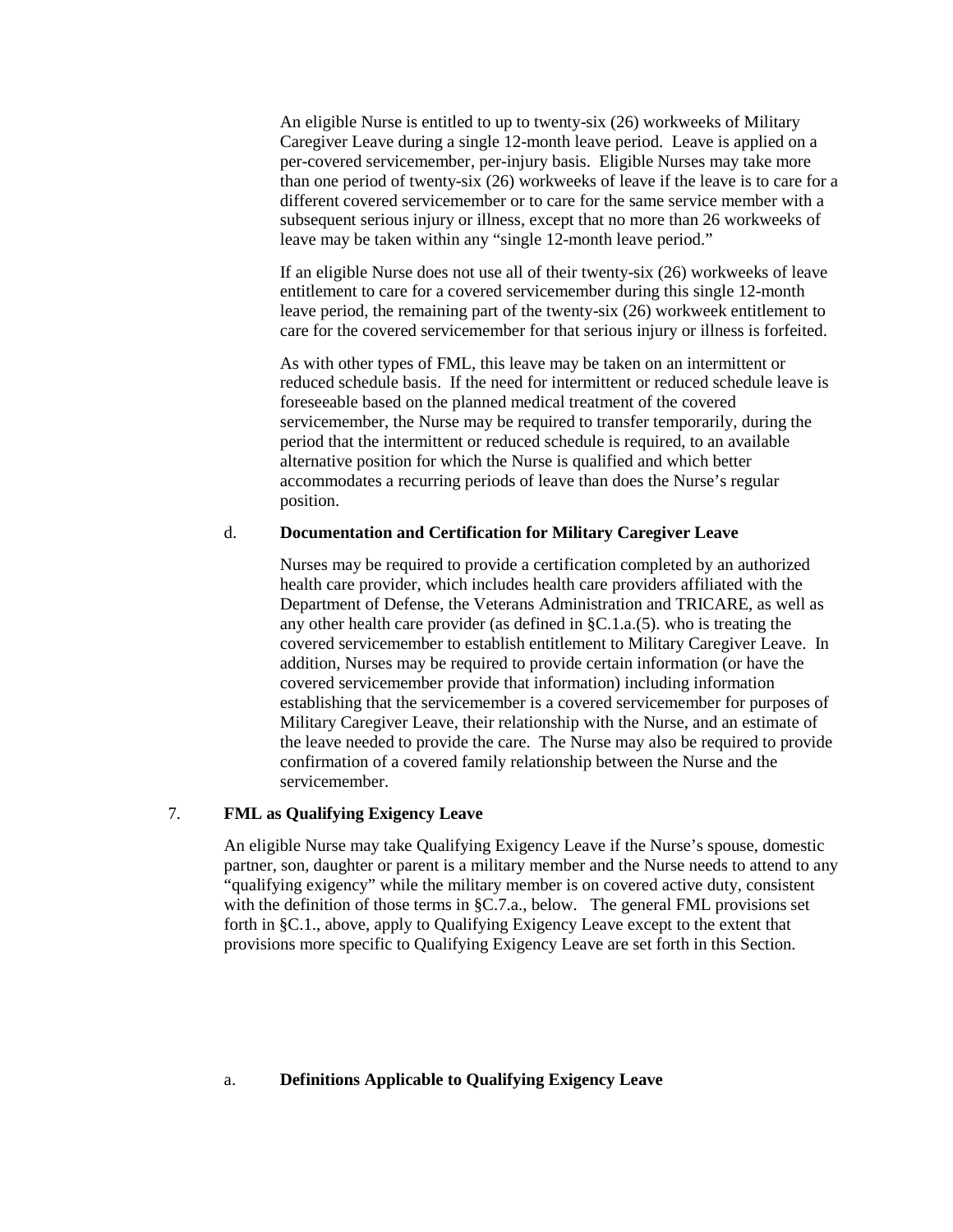- 1) "Son or daughter on covered active duty or call to covered active duty status" means the Nurse's biological, adopted, or foster child, stepchild, legal ward, or a child for whom the Nurse stood in loco parentis, who is on covered active duty or call to covered active duty status, and who is of any age.
- 2) "Covered active duty or call to covered active duty status" means (a) in the case of a member of the regular Armed Forces, duty during the deployment to a foreign country or (b) in the case of a member of the Armed Forces Reserve, duty during the deployment to a foreign country under a Federal call or order to active duty in support of a contingency operation as defined by the FMLA.
- 3) "Qualifying exigency" is defined as any one of the following, provided that the activity relates to the military member's covered active duty or call to covered active duty status:
	- a) Short notice deployment to address issues that arise due to the military member being notified of an impending call to covered active duty seven (7) or fewer calendar days prior to the date of deployment.
	- b) Military events and activities, including official ceremonies.
	- c) Childcare and school activities for a child of the military member who is either under age 18 or incapable of self-care.
	- d) Financial and legal arrangements to address the military member's absence or to act as the military member's representative for purposes of obtaining, arranging, or appealing military service benefits while the military member is on covered active duty or call to covered active duty status and for the 90 days after the termination of the military member's covered active duty status.
	- e) Counseling (provided by someone other than a health care provider) for the Nurse, for the military member, or for the child of the military member who is either under age 18 or incapable of self-care.
	- f) Rest and recuperation (up to fifteen (15) days of leave for each instance) to spend time with the military member who is on short-term, temporary rest and recuperation leave during deployment.
	- g) Post-deployment activities to attend ceremonies sponsored by the military for a period of ninety (90) days following termination of the military member's covered active duty and to address issues that arise from the death of the military member while on covered active duty status.
	- h) Arranging for care for the parent of the military member when the parent is incapable of self-care.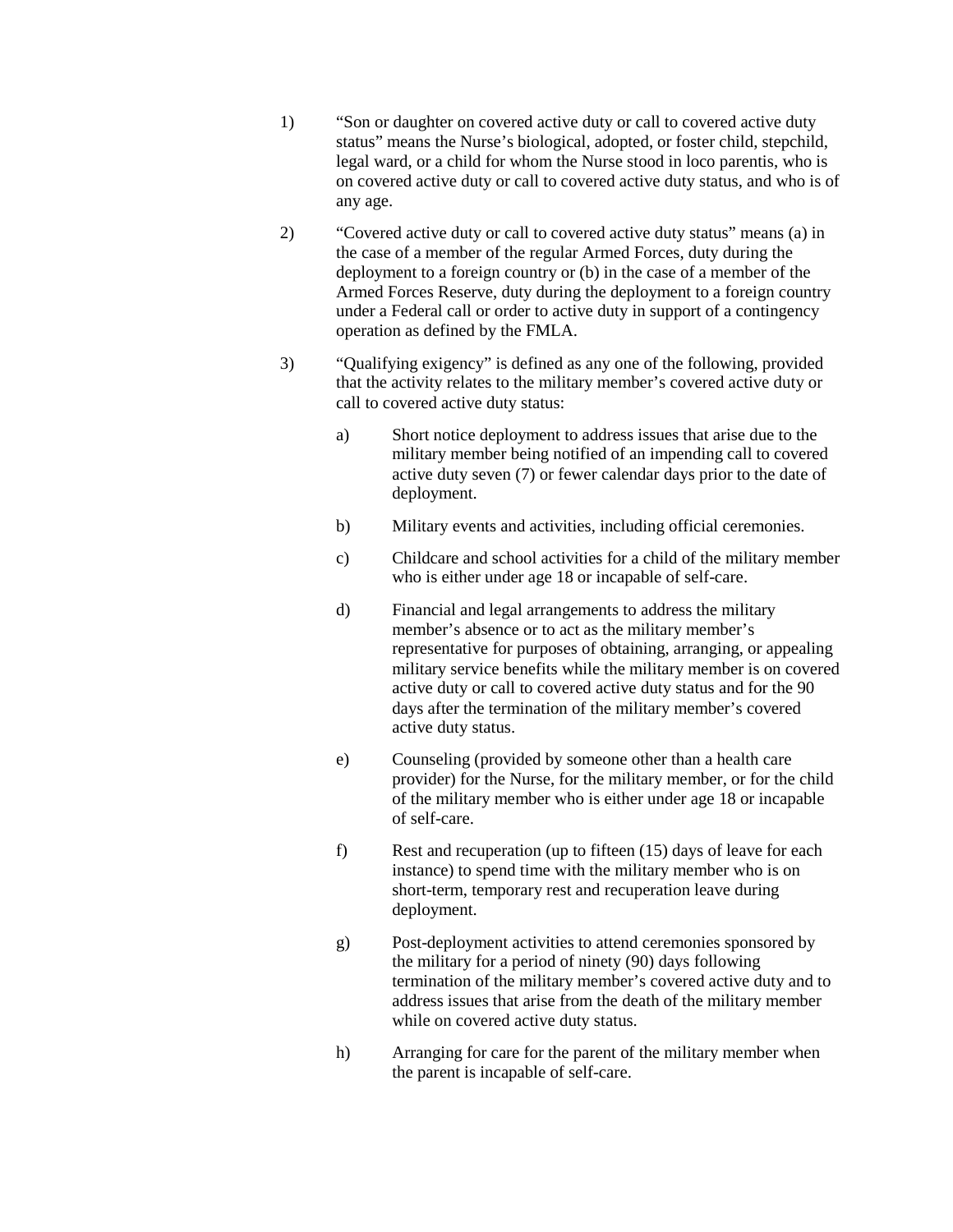i) Additional activities related to the military member's covered active duty or call to covered active duty status when the University and Nurse agree that such activity qualifies as an exigency and agree to both the timing and duration of the leave.

### b. **Eligibility for Qualifying Exigency Leave**

In addition to meeting the eligibility requirements for FML set forth in §C.1.b., a Nurse must be the spouse, domestic partner, son, daughter, or parent of a military member to be eligible for Qualifying Exigency Leave.

### c. **Leave Entitlement for Qualifying Exigency Leave**

Eligible Nurses are entitled to up to twelve (12) workweeks of Qualifying Exigency leave during a calendar year.

As with other types of FML, Qualifying Exigency Leave may be taken on an intermittent or reduced schedule basis.

## d. **Documentation and Certification for Qualifying Exigency Leave**

Nurses may be required to provide a copy of the military member's active duty orders. Nurses may also be required to provide certification of:

1) the reasons for requesting Qualified Exigency Leave,

2) the beginning and end dates of the qualifying exigency, and

3) other relevant information.

## **D. PREGNANCY DISABILITY LEAVE AND CHILDCARING LEAVE**

A Nurse who is disabled due to pregnancy, childbirth, or related medical condition and delivers a child may combine accumulated sick leave, vacation time, compensatory time off, Pregnancy Disability Leave, Parental Leave and Childcaring Leave and any other paid or unpaid time off for the purposes of bearing and caring for a newborn child. Such a Nurse's entitlement for a total absence from work shall not exceed twelve (12) months, as necessary and as provided below:

## 1. **Pregnancy Disability Leave**

During the period of verified disability related to pregnancy, childbirth, or related medical condition, a Nurse is entitled to and shall, upon request, be granted up to four (4) months Pregnancy Disability Leave under California's Pregnancy Disability Leave Law (PDLL). If the Nurse is eligible for FML under the FMLA, the first twelve (12) workweeks of such leave runs concurrently under the federal FMLA and the PDLL.

#### a. **Duration**

If the pregnancy-related/childbearing medical disability continues beyond four (4) months, a University Disability Leave of absence may be granted in accordance with §B., above, for a total disability absence not to exceed six (6) months.

#### b. **Use of Accrued Paid Leave**

Pregnancy Disability Leave may consist of leave with or without pay; however, a Nurse shall be required to use accrued sick leave in accordance with the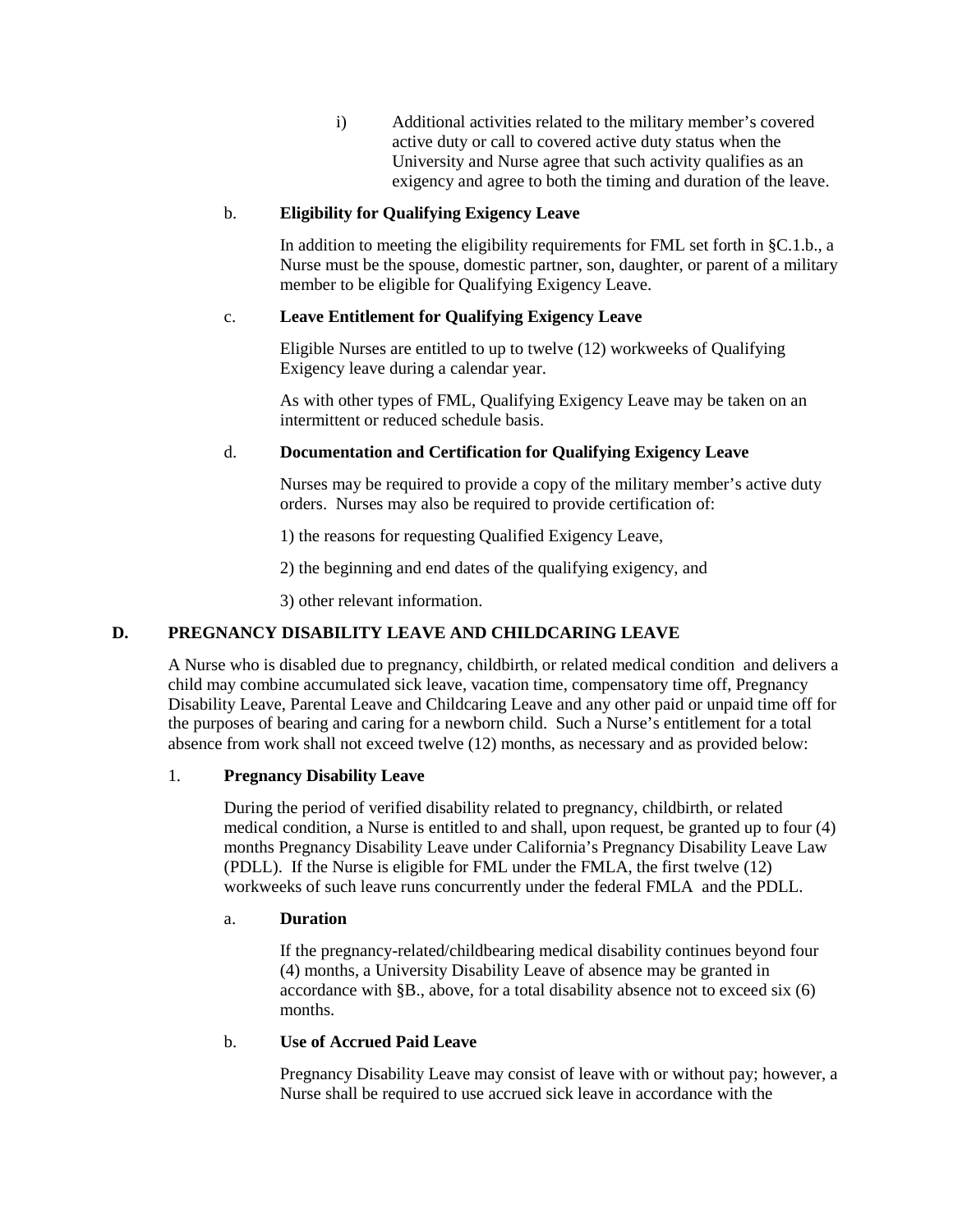University's Disability Plan. If the Nurse is not eligible for the University's Disability Plan, she shall use accrued sick leave during Pregnancy Disability Leave. If sick leave is exhausted, the Nurse may elect to use accrued vacation time or accrued compensatory time prior to taking Pregnancy Disability Leave without pay. All time off taken as Pregnancy Disability Leave, whether the Nurse is using accrued paid leave or taking unpaid leave, shall be deducted from the Nurse's PDLL entitlement and also from her FMLA entitlement if the leave is running concurrently under the FMLA.

#### c. **Intermittent and Reduced Schedule Leave**

- 1) When medically advisable and supported by medical certification, the University shall grant a Nurse Pregnancy Disability Leave on a reduced work schedule or on an intermittent basis including absences of less than one day. Only the time actually spent on the intermittent or reduced leave schedule shall be counted towards the Nurse's entitlement of up to four (4) months of Pregnancy Disability Leave.
- 2) When the Nurse's health care provider states that it is medically advisable to take Pregnancy Disability Leave on an intermittent or reduced schedule basis, the University may transfer the Nurse temporarily to an available alternative position that meets the needs of the Nurse, provided that the Nurse meets the qualifications for the alternative position. Any alternative position shall have the equivalent rate of pay and benefits and shall better accommodate the Nurse's leave requirements than the Nurse's regular position, but it does not have to have equivalent duties. Only the time actually spent on the intermittent or reduced schedule shall be counted towards the Nurse's entitlement to up to four (4) months of Pregnancy Disability Leave. When the Nurse's health care provider certifies that the intermittent or reduced schedule leave is no longer medically advisable, the University shall return the Nurse to the Nurse's same position or a comparable position in accordance with §D.5., below.

#### d. **Reassignment and Reasonable Accommodation**

1) As an alternative to or in addition to Pregnancy Disability Leave, the University shall grant a pregnant Nurse's request for temporary reassignment to a less strenuous or hazardous position at the Nurse's same salary rate when medically advisable according to the Nurse's health care provider, if the reassignment can be reasonably accommodated. For the purpose of this Section, a temporary reassignment includes a temporary modification of the Nurse's own position to make it less strenuous or hazardous. A temporary reassignment under this Section shall not be counted toward a Nurse's entitlement of up to four (4) months of Pregnancy Disability Leave, unless the Nurse is also on a reduced work schedule or an intermittent leave schedule. When the Nurse's health care provider certifies that the reassignment is no longer medically advisable, the University shall return the Nurse to the Nurse's same position or a comparable position in accordance with §D.5., below.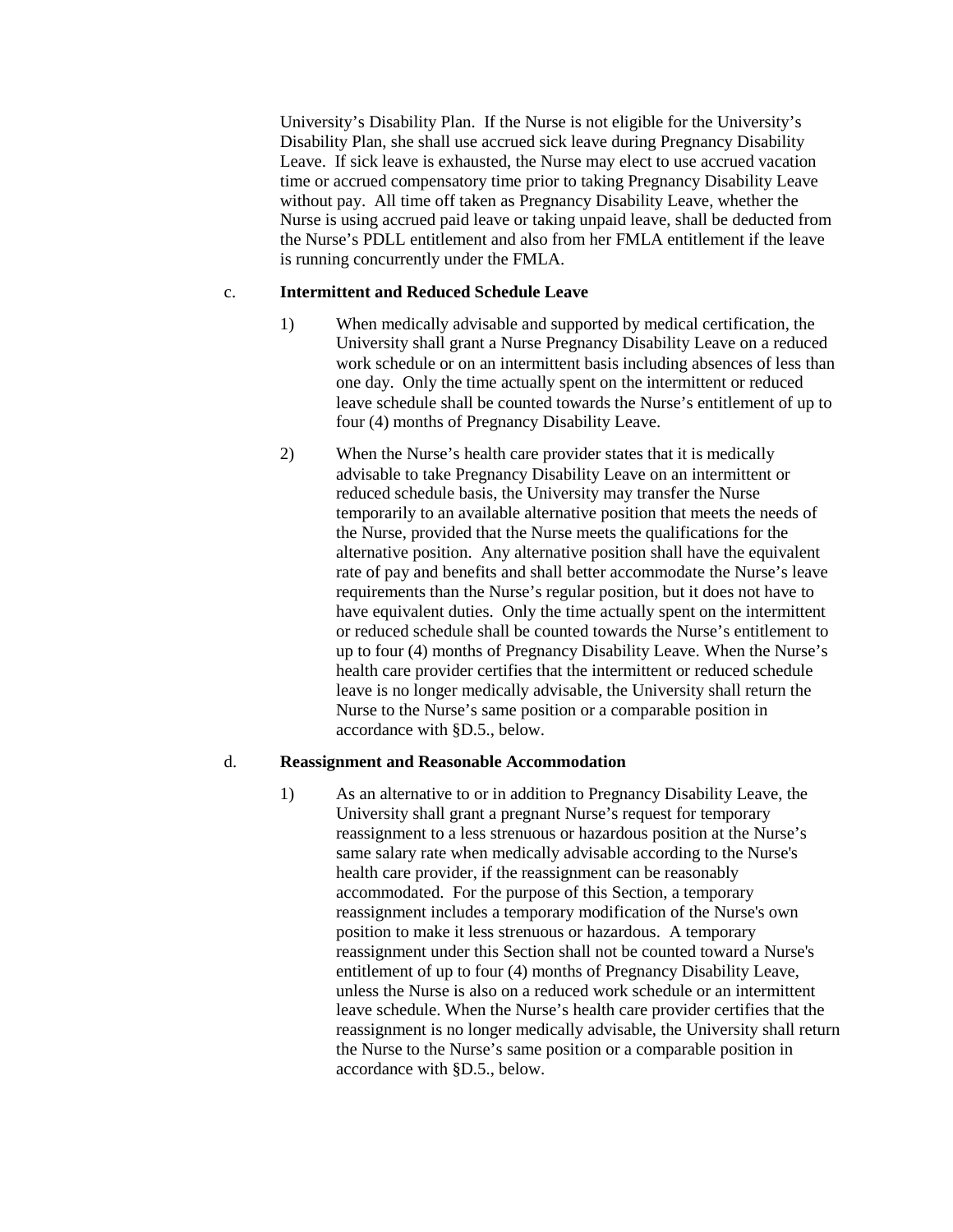2) If the Nurse's health care provider certifies that reasonable accommodations other than reassignment and/or leave on an intermittent or reduced schedule basis are medically advisable, the University shall engage in the interactive process with the Nurse to identify and implement the reasonable accommodation(s) that are appropriate under the circumstances.

## 2. **Childcaring Leave**

The University shall grant a Nurse's request for a total of up to six (6) months of Childcaring Leave immediately following the birth of the child when the Nurse is a birth parent. The University shall grant a request for a total of up to four (4) months of Childcaring Leave for all other Nurses who become new parents, including those who become biological parents, adoptive parents, foster parents, or step-parents, or who become legal guardians for a child or assume in loco parentis responsibility for a child. The Nurse shall conclude Childcaring Leave within one (1) year of the birth or placement of the child. If the Nurse is eligible for Parental Leave under the FMLA and/or CFRA, this leave will run concurrently with Parental Leave and will be deducted from the appropriate leave bank.

A Nurse shall request Childcaring Leave sufficiently in advance of the expected birth date of the child or placement of a child for adoption or foster care or as a legal ward or as a stepchild to allow the University to plan for the absence of the Nurse. The anticipated date of return from Childcaring Leave shall be set at the time such leave commences or, if requested in conjunction with Pregnancy Disability Leave, shall be set at the time the Pregnancy Disability Leave Begins. Childcaring Leave, when taken for acquisition through adoption or as a stepchild, legal ward or foster care, could commence prior to the date of placement.

## 3. **Combined Pregnancy Disability, University Disability Leave and Childcaring Leave**

- a. When a Nurse takes four months of Pregnancy Disability Leave, they may be eligible for up to two (2) additional months of University Disability Leave of Absence for a total of 6 months of leave due to disability caused by pregnancy or pregnancy related condition. In addition to the combined Pregnancy Disability Leave/University Disability Leave of Absence, the Nurse is eligible to receive up to six (6) months of Childcaring Leave upon request.
- b. In addition, once the Nurse has exhausted the leaves described in §D.3.a., above, the Nurse may be granted a Personal Leave of Absence at the sole non-grievable, non-arbitrable discretion of the University.

## 4. **Continuation of Health Benefits – See §C.1.i.(4)., above.**

## 5. **Return to Work**

- a. The University shall reinstate a Nurse who has been given an alternate assignment and/or Pregnancy Disability Leave of Absence to the same position in the same department, provided:
	- 1) the Nurse returns to work immediately upon termination of the Pregnancy Disability Leave, and
	- 2) the aggregate duration of all Pregnancy Disability Leaves granted for a given pregnancy does not exceed four (4) months.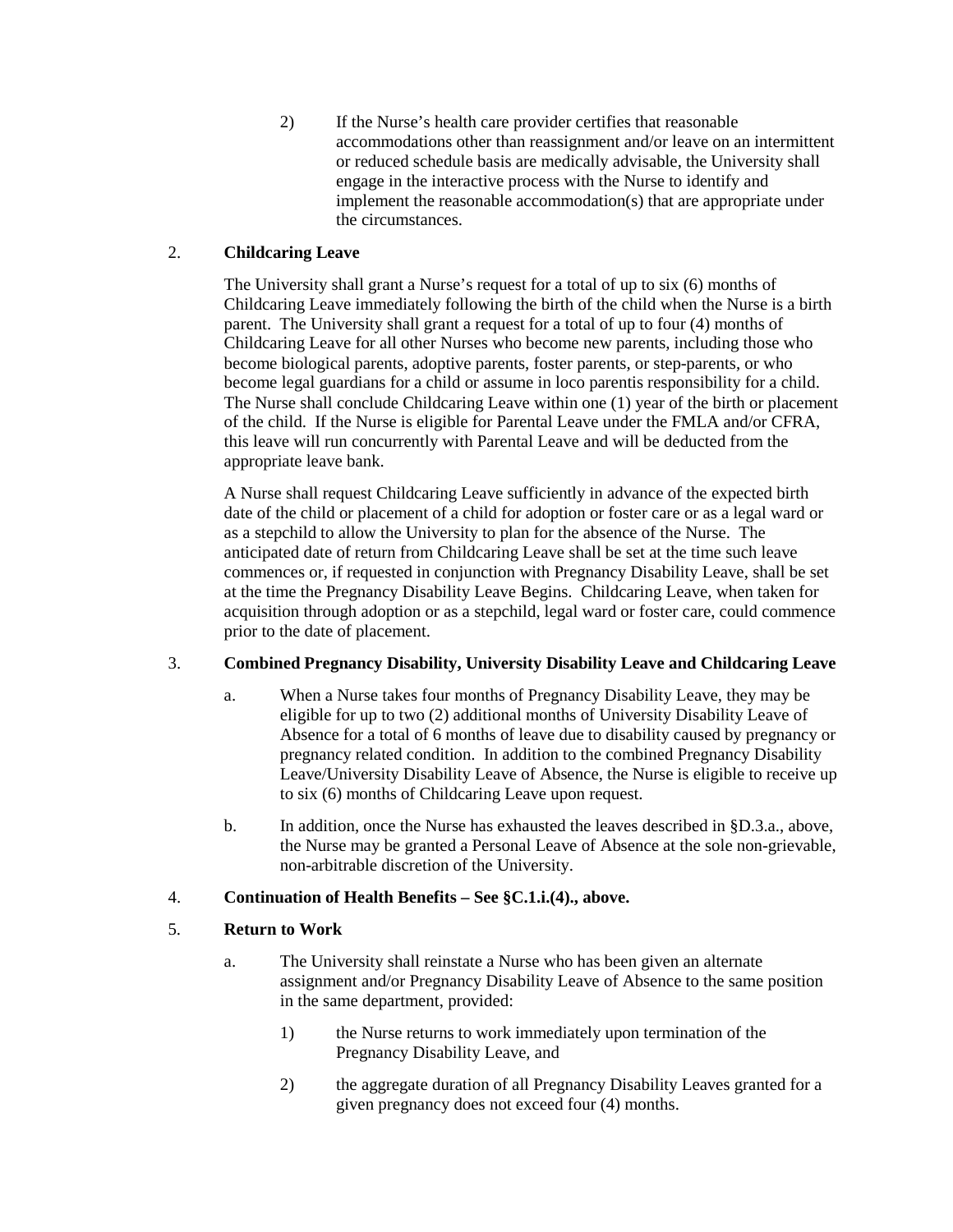- b. When a Nurse returns from Pregnancy Disability Leave, if the same position within the same department has been abolished or affected by layoff, the Nurse shall be reinstated to a comparable position in the same department if the Nurse had been continuously working rather than on leave. If a comparable position is not available on the Nurse's scheduled date of reinstatement but a comparable position or positions become available within sixty (60) days thereafter, the University shall notify the Nurse of the position(s). If the Nurse is reinstated within that sixty-day (60-day) period, the period between the Nurse's originally scheduled date of reinstatement and the actual date of reinstatement shall not be counted for purposes of any employee pay or benefits. The date of reinstatement is determined when the leave is granted.
- c. When a Nurse returns to work immediately following Parental Leave under the FMLA and/or CFRA, she will be reinstated in accordance with §C.1.j., above. If the Nurse has been on leave for pregnancy/childcaring purposes beyond the Nurse's leave entitlement under the FMLA/CFRA/PDLL, the Nurse shall be reinstated to the same or similar job, which may be in a different department or on a different shift.

### **E. MILITARY SPOUSE/DOMESTIC PARTNER LEAVE**

A Nurse who is a spouse or domestic partner of a member of the Armed Forces, National Guard, or Reserves may take this leave during a "qualified leave period" when the Nurse's spouse or domestic partner is on leave from a period of military conflict. "Qualified leave period" means the period during which the "qualified member" is on leave from deployment during a period of military conflict. An eligible Nurse shall be entitled to up to a maximum of ten (10) days of unpaid leave during a qualified leave period.

#### 1. **Eligibility**

To be eligible, a Nurse must satisfy all of the following criteria:

- a. Be a spouse or domestic partner of a "qualified member" (defined below),
- b. Perform services for the University for an average of twenty (20) or more hours per week,
- c. Provide the University with notice, within two business days of receiving official notice that the qualified member will be on leave from deployment, of the Nurse's intention to take the leave, and
- d. Submit written documentation certifying that the qualified member will be on leave from deployment during the time that leave is being requested by the Nurse.

### 2. **Definitions**

- a. "Qualified member" means a person who is any of the following:
	- 1) A member of the Armed Forces of the United States who has been deployed during a period of military conflict to an area designated as a combat theater or combat zone by the President of the United States, or
	- 2) A member of the National Guard who has been deployed during a period of military conflict, or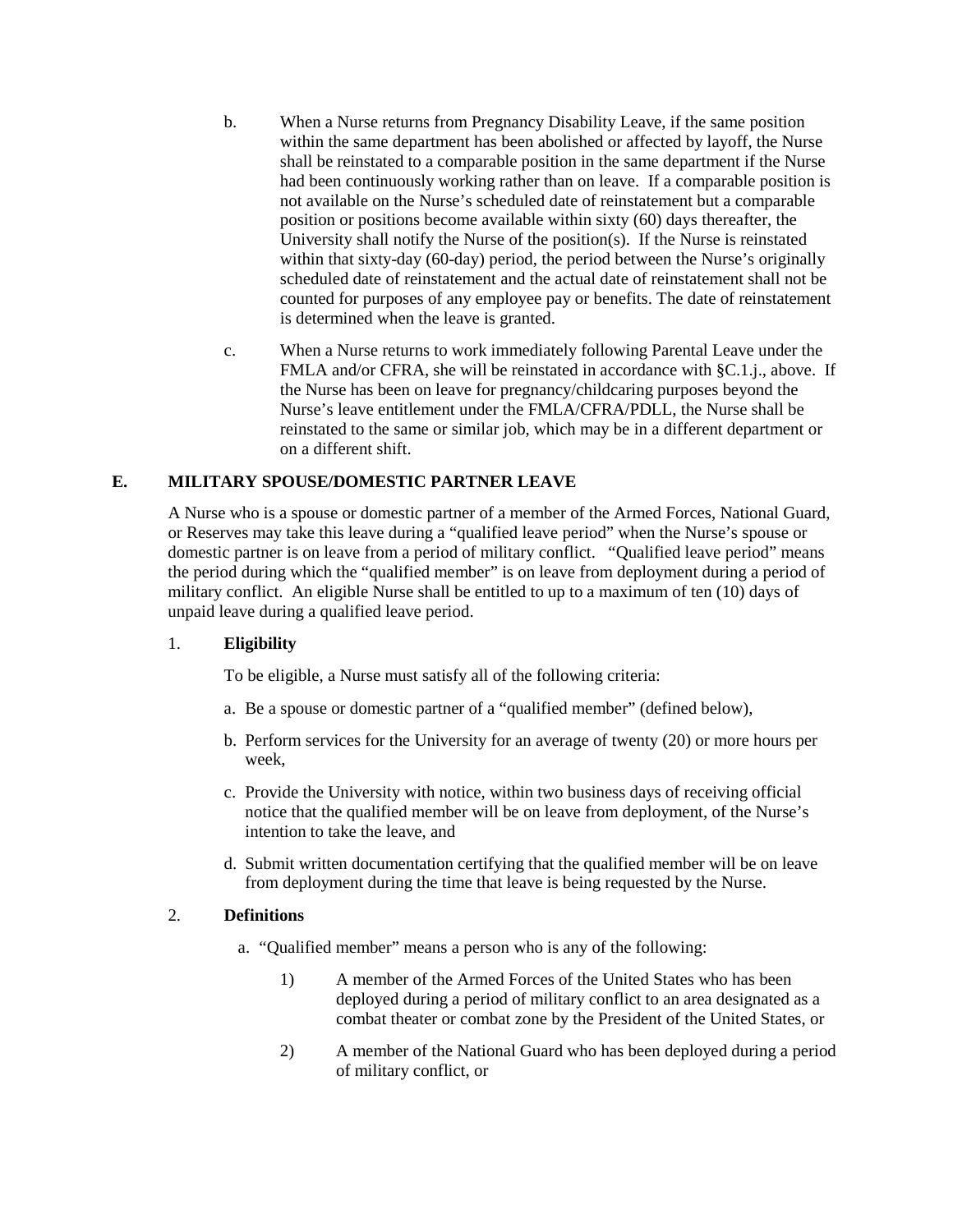- 3) A member of the Reserves who has been deployed during a period of military conflict.
- b. "Period of military conflict" means either of the following:
	- 1) A period of war declared by the United States Congress, or
	- 2) A period of deployment for which a member of a reserve component is ordered to active duty, as defined in Military & Veterans Code section 395.10.

### 3. **Substitution of Paid Leave**

This leave is unpaid leave, except that a Nurse shall use accrued vacation time prior to taking leave without pay.

## **F. PERSONAL LEAVE OF ABSENCE**

A Nurse in a career position may be granted a Personal Leave of Absence Without Pay at the sole discretion of the University and without recourse to the grievance and arbitration procedures of this Agreement, except as provided in §D.2., above., Childcaring Leave.

### **G. FUNERAL/BEREAVEMENT LEAVE**

In the event a Nurse has a personal obligation with regard to funeral attendance/bereavement, up to five (5) days of accumulated sick leave, vacation, holiday, or accumulated compensatory time may, at the option of the Nurse, be used. Accumulated sick leave will be used if the Nurse does not exercise an option. Requests for such leave shall be made to the Nurse's supervisor.

## **H. LEAVES OF ABSENCE WITH PAY**

#### 1. **Jury Duty**

- a. During the time a Nurse is on jury duty, the University will make every effort to convert the Nurse's scheduled work shift to a Monday-Friday day shift basis, provided the Nurse has notified the University of their jury duty within five (5) calendar days of receiving a jury summons.
- b. A career Nurse who is summoned to serve on jury duty shall be granted paid release time from their scheduled day(s) and hours of work for the day(s) spent in jury service and related travel, not to exceed the number of hours in the Nurse's normal work day.
- c. The University reserves the right to require verification of jury service.
- 2. **Voting** A Nurse who is scheduled to work eight (8) hours or more on the day of a statewide primary or general election day and cannot vote outside of working hours shall be granted a maximum of two (2) hours leave with pay for voting in the election.
- 3. **Blood Donations** A Nurse may be granted leave with pay, up to a maximum of two (2) hours, for donating blood during regularly scheduled hours of work.
- 4. **Authorized Emergencies** A Nurse may be granted leave with pay during regularly scheduled hours of work for the period of time authorized by the University due to natural or man-made emergencies.